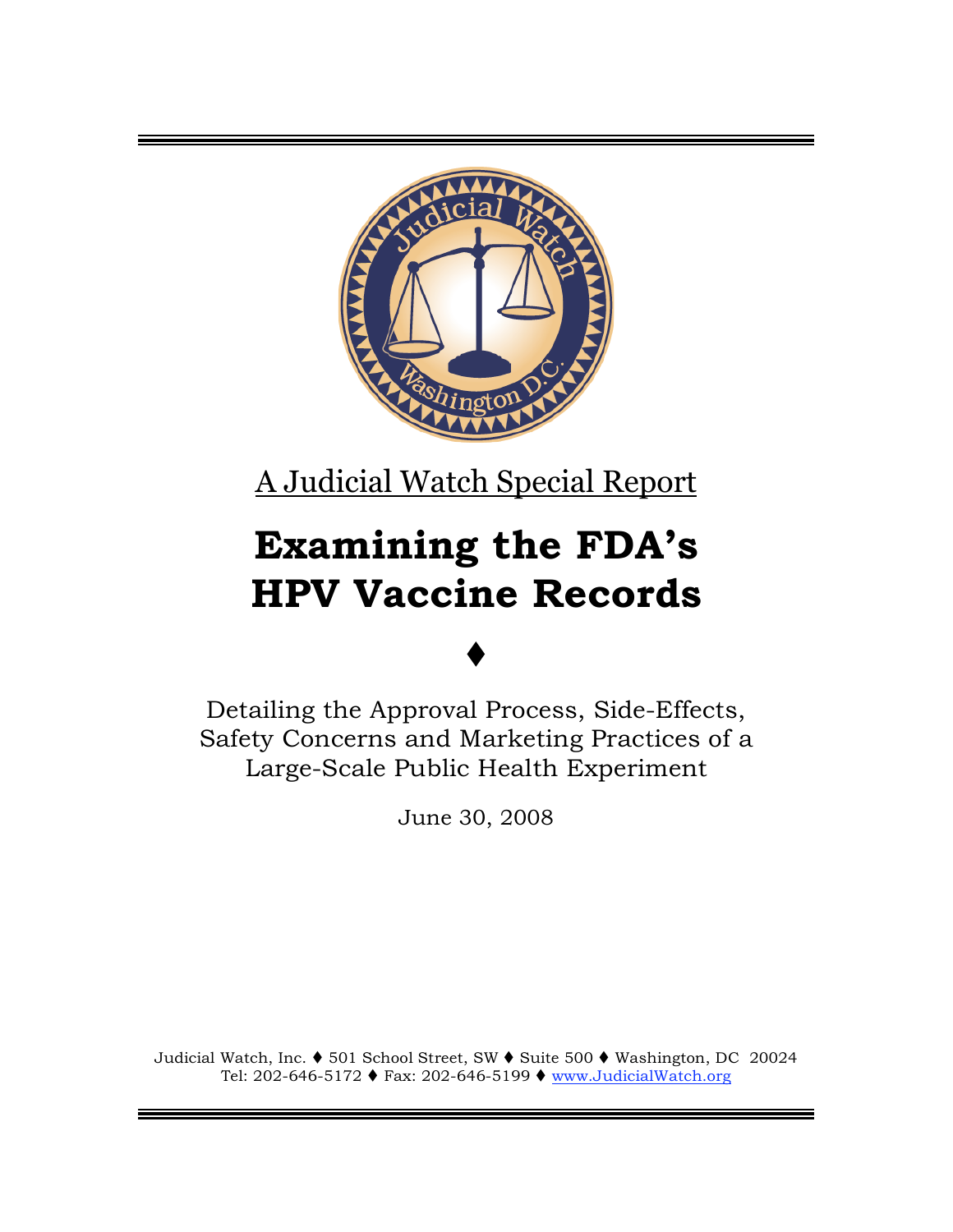#### **Introduction**

This Judicial Watch Special Report is an analysis of records obtained from the Food and Drug Administration (FDA) concerning a recent vaccine called Gardasil. Gardasil helps protect against four types of human papillomavirus (HPV). The vaccine was approved in May 2006 and was created and marketed by Merck & Company Incorporated.

The records include Merck's patent and drug information submitted to the FDA, transcripts and briefing material from approval meetings, and reports documenting health, safety, and efficacy test results, as well as Vaccine Adverse Event Reporting System (VAERS) documents detailing 8,864 cases of adverse effects experienced by people after receiving the Gardasil vaccine. VAERS reports show that at least eighteen people have died after receiving Gardasil.<sup>1</sup> Many health officials believe that adverse reactions to medications are widely underreported, therefore the actual number of adverse events occurring after vaccination with Gardasil is likely to be higher.

Judicial Watch obtained these records under the provisions of the Freedom of Information Act (FOIA), 5 U.S.C. § 552. The request, asking for documents concerning Gardasil, was originally submitted to the FDA on May 9, 2007. The FDA produced documents on May 15, 2007; September 13, 2007; February 27, 2008, and June 10, 2008. Judicial Watch uncovered thousands of pages of material pertaining to Gardasil, which is designed to prevent cervical cancer. The controversial vaccine was fast-tracked for approval by the FDA despite concerns about Gardasil's safety and long-term effects. The vaccine is still in the testing stages (final report due September 30, 2009), but it is already being administered to thousands of young girls and women.<sup>2</sup> Mandatory vaccination has been opposed by the American College of Pediatrics and *The New England Journal of Medicine.* Legislators in 41 states and Washington, DC have introduced legislation to require, fund or educate the public about the HPV vaccine and 17 states have enacted legislation. Michigan, Texas and Virginia took steps toward mandatory vaccination for sixth grade girls; however, all three states have postponed that required mandate.<sup>3</sup>

Judicial Watch is concerned by the facts detailed in the FDA's adverse event reporting associated with Gardasil. Merck has waged an aggressive lobbying campaign with state governments to mandate this HPV vaccine for young girls. Given all the questions about Gardasil, the best public health policy would be to reevaluate its safety and to prohibit its distribution to minors. In the least, governments should rethink any efforts to mandate or promote this vaccine for children.

Thomas Fitton President

Christopher J. Farrell Tegan N. Millspaw Director of Investigations & Research Lead Researcher & Principal Author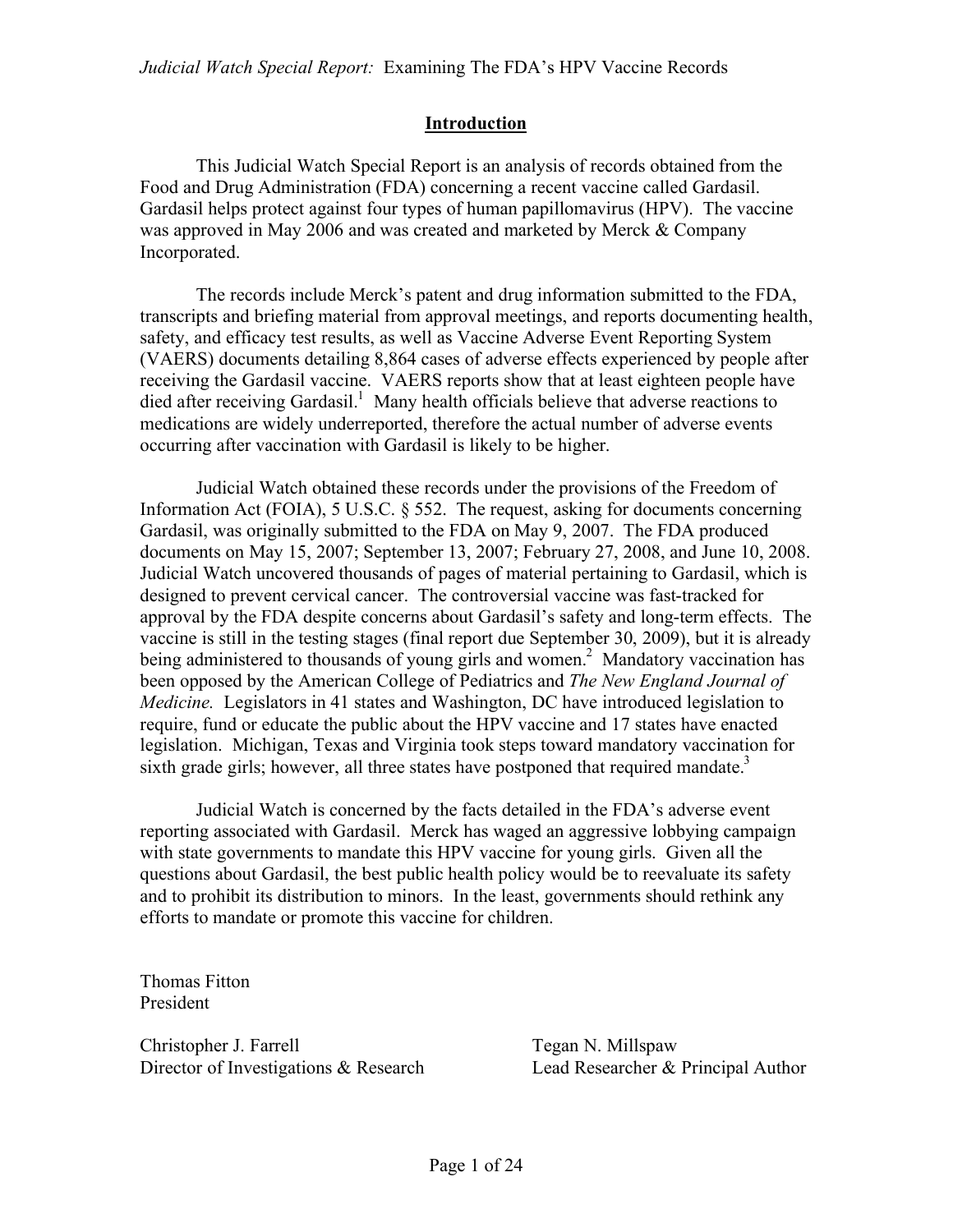#### **Executive Summary**

In May 2007, Judicial Watch submitted a request to the FDA under the Freedom of Information Act for all records concerning Merck's new anti-HPV vaccine, Gardasil. After Judicial Watch filed a lawsuit in October 2007 to compel record production, the FDA finally released four sets of documents, the last in June 2008. These records detail the development and expedited approval of Gardasil. The documents include patent and licensing memoranda, test reports for the vaccine, and the final briefing document on Gardasil submitted to the FDA in April 2006, one month before the vaccine was approved. The FDA also produced 8,864 VAERS reports. Judicial Watch uncovered a transcript of Merck's May 18, 2006, meeting with the Vaccines and Related Biological Products Advisory Committee (VRBPAC), at which the vaccine received a unanimous vote of approval.

Analysis of the records shows:

- Gardasil is a prophylactic, preventative vaccine and will not treat pre-existing HPV infection. It is not a cancer vaccine or cure.
- Gardasil is marketed as a vaccine that prevents cancer, but it "... has not been evaluated for the potential to cause carcinogenicity or genotoxicity."
- Gardasil is not 100% effective against all HPVs. It is designed to protect against only four strains of HPV, even though there are over thirty strains including at least fifteen that can cause cancer.
- While Gardasil is the most expensive vaccine ever to be recommended by the FDA, its long-term effectiveness is unknown and could be as brief as only two to three years.
- During testing, an aluminum-containing placebo was used. Aluminum can cause permanent cell damage and is a reactive placebo, unlike most standard saline placebos. This means that tests of Gardasil may not have given an accurate picture of safety levels.
- Although some states are considering making it mandatory for young girls to get the Gardasil vaccine, it has only been tested with one other vaccine commonly given to children. There are ten commonly administered adolescent vaccines.
- Gardasil is still in the testing stages, and will not be fully evaluated for safety until September 2009. VAERS reports show that as many as eighteen people have died after receiving Gardasil.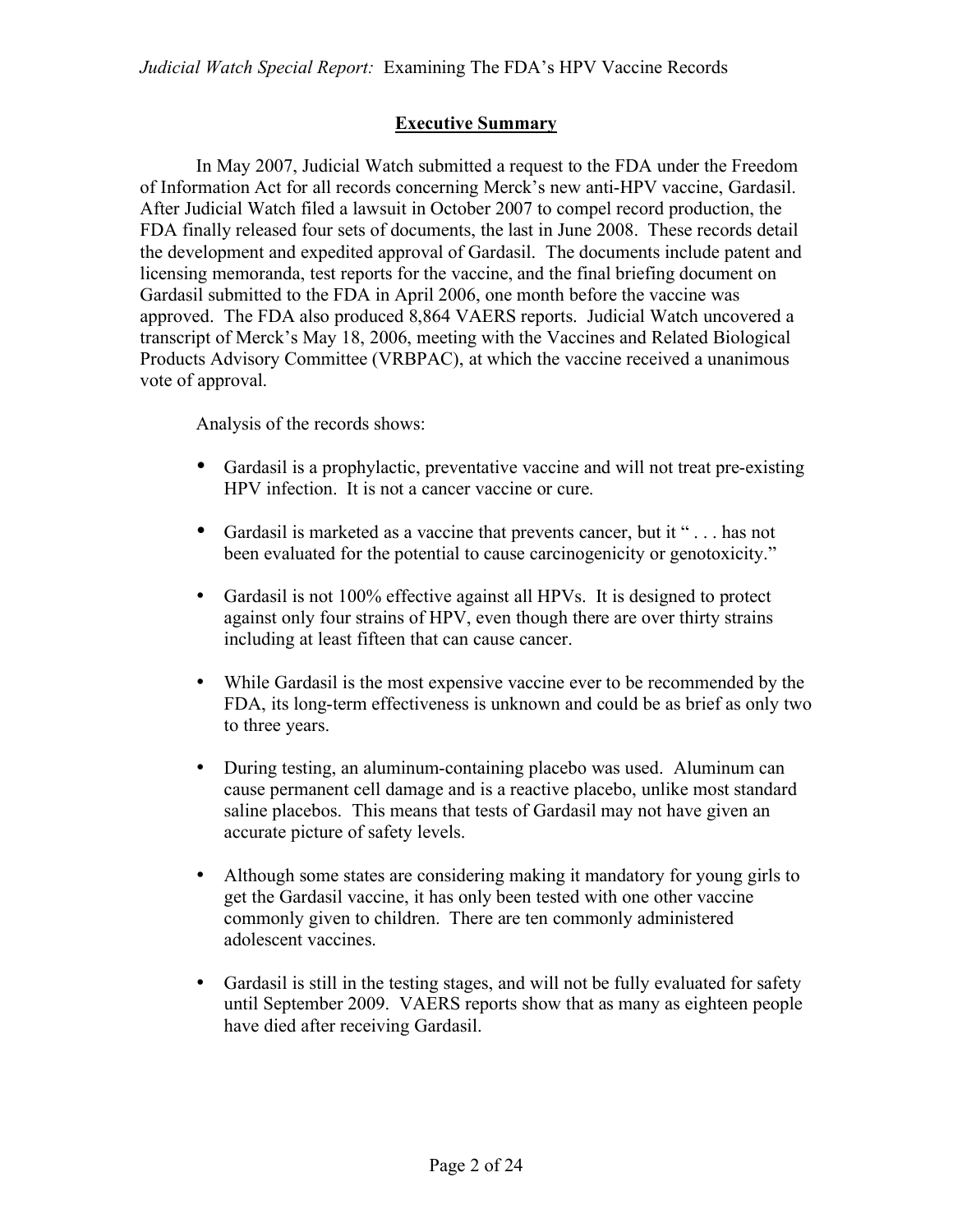#### **Background**

Genital Human Papillomavirus (HPV) is the most common sexually transmitted disease in the world, and the American Social Health Association reports that over 75% of people between the ages of fifteen and forty-nine have been infected with HPV.<sup>4</sup> There are over thirty strains of genital HPV. The Centers for Disease Control and Prevention (CDC) estimate that 6.2 million people become infected with HPV every year.<sup>5</sup> Many people who are infected with HPV never show any symptoms and are unaware that they even have the disease. In most cases the body's immune system will fight the virus and it will never become a problem.

Although most of the time HPV infection is not harmful, some strains may eventually develop into cancer. These are called high-risk, carcinogenic strains. Two strains, HPV-16 and HPV-18, are responsible for approximately 70% of cervical cancer cases worldwide.<sup>6</sup> According to the National Cancer Society, there are fifteen high-risk HPV strains. Other strains may cause genital warts. These strains will never develop into cervical cancer. A patient infected with a wart-causing HPV strain will not necessarily be at risk for cervical cancer because they are caused by different strains. The National Cancer Society also notes that " . . . the great majority of high-risk HPV infections go away on their own and do not cause cancer.<sup>57</sup> Be that as it may, cervical cancer is still a very serious problem. The American Cancer Society predicts that 11,070 women will be diagnosed with cervical cancer in 2008.<sup>8</sup>

HPV can be treated, but it cannot be cured. $9$  Due to the health risks associated with HPV, scientists at Merck developed an HPV vaccine called Gardasil. While scientists had been experimenting with HPV vaccines for decades, Merck was the first company to create and patent a vaccine. Gardasil is designed to guard against four types of HPV: two that can cause genital warts and two that may lead to cervical cancer. The vaccine is created from highly purified L1 proteins taken from actual HPV types. It is a recombinant vaccine, which means that it is made from genetically engineered material taken from HPV, but it does not contain the live virus. The FDA explains that "because the vaccine only contains a protein, and not the entire virus, the vaccine cannot cause the HPV infection. It is the body's immune response to the recombinant protein(s) that then protects against infection by the naturally occurring virus.<sup> $10$ </sup> Gardasil works by assembling itself into virus-like particles similar to actual HPV particles. Because the vaccine does not contain a viral DNA strand from HPV, it should not cause HPV or cancer. Instead, it ought to trigger an antibody reaction to guard the host from being infected with the virus.

### **Gardasil and the FDA**

The FDA approved the marketing of Gardasil on June 8, 2006, after a six-month priority review process reserved for products with the potential to fill an unmet medical need. New cancer treatments or medications are often fast-tracked by the FDA, as well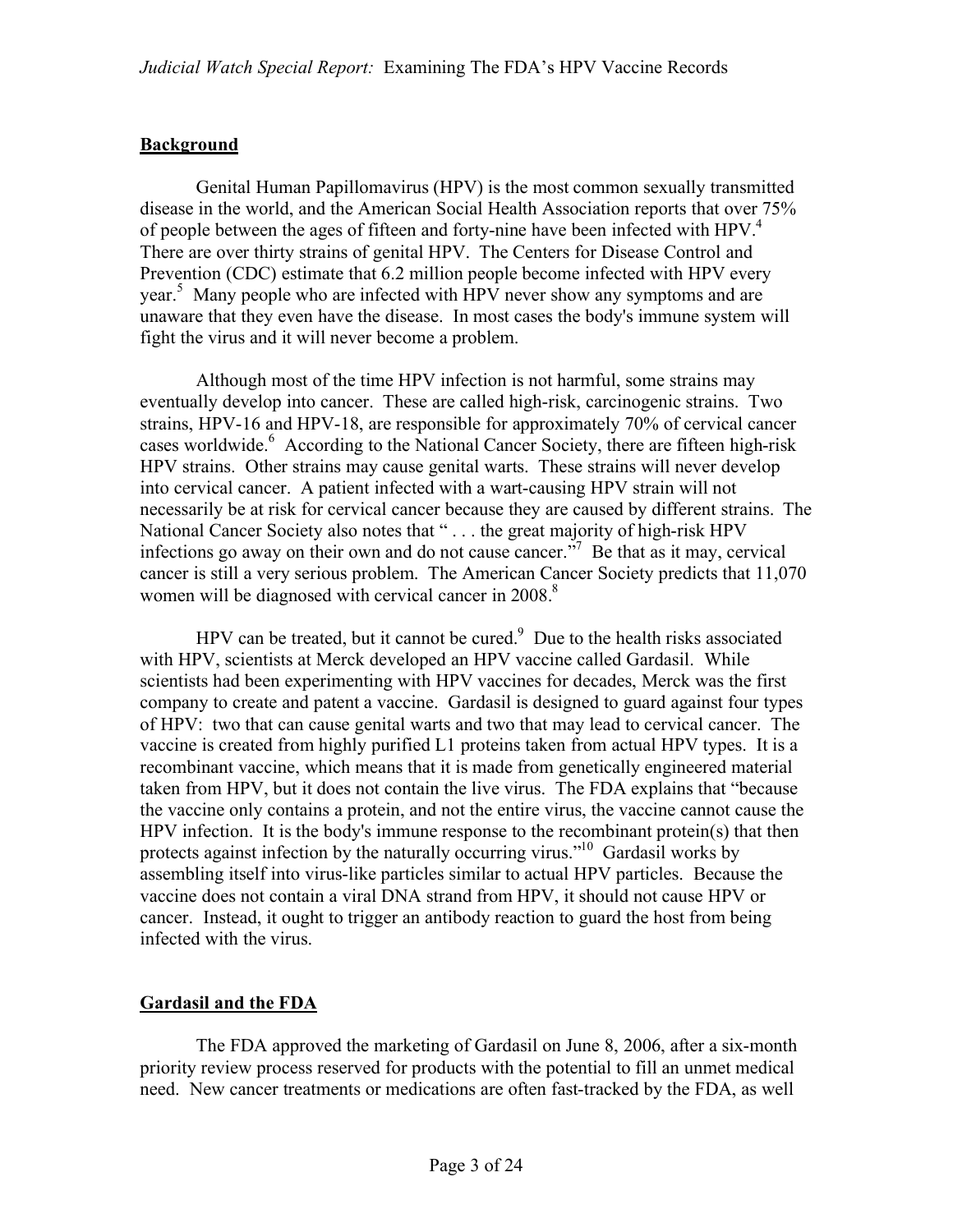as treatments for AIDS, HIV, and other serious ailments. Most vaccines take at least ten months to review and process. While the FDA is not required to approve fast-tracked vaccines and medicines, it apparently did so due to support for the vaccine from both Merck representatives and recommendation from FDA advisory panels, as well as the Center for Disease Control's (CDC) Advisory Committee on Immunization Practices (ACIP) that recommended Gardasil in June 2006 for females between the ages of 9 and  $26<sup>11</sup>$  The Director for the FDA's Center for Biologics Evaluation and Research, Dr. Jesse Goodman, called Gardasil a "huge advance," and added that the vaccine deserved a speedy review process because " . . . its rapid approval underscores FDA's commitment to help make safe and effective vaccines available as quickly as possible."12 Now, almost two years later, it looks like the FDA may have approved Gardasil too quickly.

Judicial Watch submitted a Freedom of Information Act request to the FDA in May 2007, asking for information on HPV and Merck's new vaccine. The FDA produced records, including Merck's final report before the approval of the vaccine, and the transcript of the meeting in which the vaccine was approved. Judicial Watch has also requested VAERS records for the Gardasil vaccine. These documents raise questions concerning Merck's testing methods, and the safety of Gardasil for the general public.

Among the documents obtained by Judicial Watch was a June 2006 memorandum to the FDA from Merck, describing the clinical testing and results for Gardasil. Merck conducted four placebo-controlled, double-blind tests for Gardasil, evaluating 20,541 women from the ages of 16 to 26 years. 27% of the test subjects had already been exposed to at least one of the four strains of HPV the vaccine is designed to protect against.<sup>13</sup> Gardasil is a prophylactic, preventative drug, and will not treat pre-existing HPV infection. Since Gardasil does not cure HPV, persons who already had any lesions or symptoms from pre-exposed strains were not counted in the study. This is problematic because many women have HPV without knowing it, and Gardasil does not require prescreening before vaccination. A study in the *New England Journal of Medicine* found that, " . . . there was no clear evidence that vaccination altered the course of HPV-16 or HPV-18 infection that was present before administration of the first dose."<sup>14</sup>

Not only will Gardasil not cure pre-existing HPV, it can also make symptoms worse. Women who already have the virus without knowing it could suffer massive outbreaks of genital warts or abnormal precancerous lesions, both of which require extensive treatment. While Gardasil is marketed as a preventative vaccine, Merck still suggests that women who have been exposed to one or more HPV strains get the vaccine in the hope that it will protect them from the remaining strains. However, in VAERS reports obtained by Judicial Watch there are 78 separate cases where, after receiving the vaccine, patients experienced outbreaks of warts. Below are excerpts from VAERS reports.

> Two days after receiving the first dose of Gardasil, the patient developed groin warts. There is no known history of these warts. The patient came back in about a month later and was given the second dose of Gardasil. A few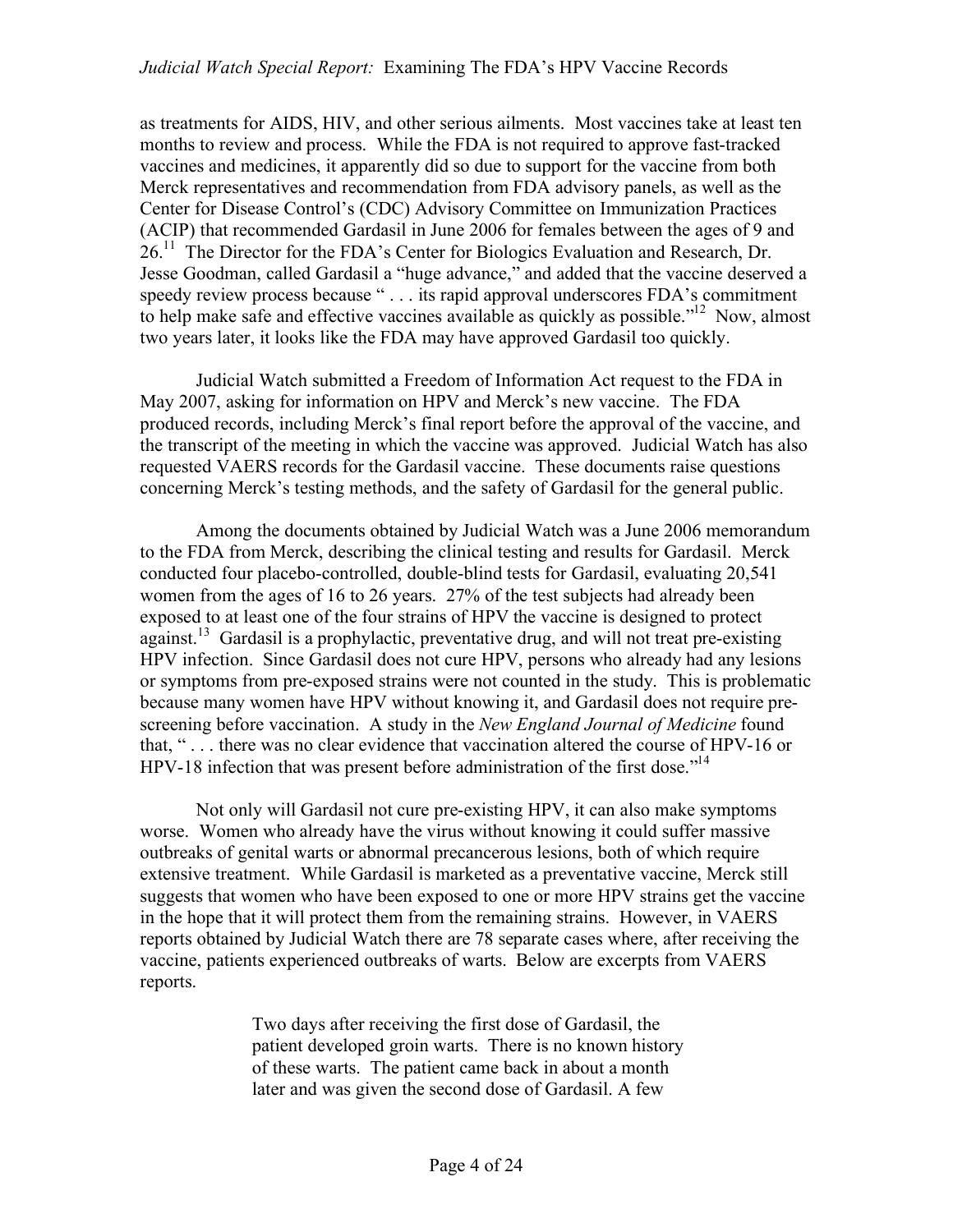days after receiving the second dose, the patient had a huge outbreak of warts. VAERS ID: 292052-1

\* \* \*

Information has been received from a consumer concerning her 17-year-old daughter with no medical history and an allergy to sulfa, who on 28-SEP-2007 was vaccinated with a first dose of Gardasil . . . Prior to being vaccinated with Gardasil the patient was tested for HPV and genital warts and all her test came back negative. On 15-OCT-2007 the patient experienced a fever, and broke out with white bumps that were diagnosed as genital warts. VAERS ID: 301339-1<sup>15</sup>

Outbreaks were not limited simply to genital warts. Some patients experienced outbreaks of warts on the face, hands, and feet. All warts are caused by strains of the papilloma virus, but it is surprising that Gardasil, which was modeled to protect only against genital warts, would cause outbreaks of warts caused by other strains of the papilloma virus. While some of the outbreaks reported were fairly mild, such as a few warts on the hands or feet, others were quite serious and symptoms persisted.

> A 16-year-old female . . . was vaccinated with Gardasil. Subsequently, on an unspecified date the patient developed warts on hands after receiving Gardasil. Medical attention was sought. The patient's warts on hands persisted. VAERS ID: 300862-1

> > \* \* \*

My daughter began to have facial (flat) warts on her face and chest after the 2nd dose of Gardasil. There are many warts on her face and chest at least 20 or more. She has never had this problem before receiving the vaccine. She was treated for warts by her Doctor and now has been referred to Dermatology. She has not recovered yet. VAERS ID: 288998-1<sup>16</sup>

The possibility that Gardasil could make HPV infections worse is very serious, and a matter of concern with both critics of the vaccine and the FDA. A background document produced by the FDA's VRBPAC in May 2006 states:

> There were two important concerns that were identified during the course of the efficacy review of this BLA [biologics license application]. One was the potential for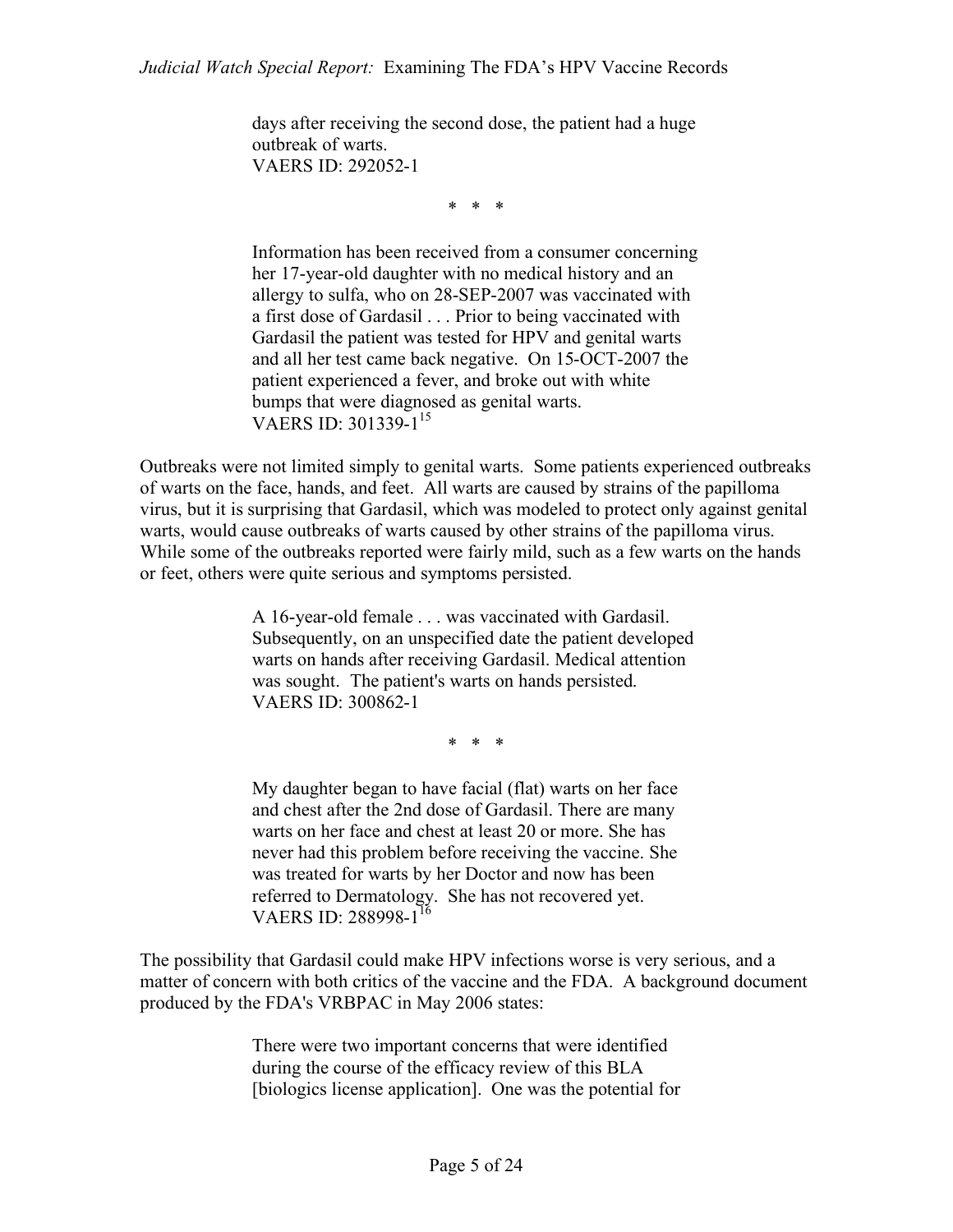Gardasil to enhance disease among a subgroup of subjects who had evidence of persistent infection with vaccinerelevant HPV types at baseline. The other concern was the observations of CIN 2/3 [cervical intraepithelial neoplasia, abnormal cell changes in moderate stage] or worse cases due to HPV types not contained in the vaccine. These cases of disease due to other HPV types have the potential to counter the efficacy results of Gardasil for the HPV types contained in the vaccine . . . The results of exploratory subgroup analyses . . . suggested a concern that subjects who were . . . positive for the vaccine-relevant HPV types had a greater number of CIN 2/3 or worse  $cases.$ <sup>1</sup>

A chart in the committee's report revealed that efficacy in subjects already exposed to "relevant HPV types" had an observed efficacy rate of *-44.6%.* The disturbing efficacy rate raises questions as to who should be receiving the vaccine, and why the FDA allows Gardasil to be administered without prescreening for HPV. The outcomes that can result from pre-exposure are disconcerting and deserve far more attention.

It is possible that the FDA's efficacy considerations for subjects already exposed to "relevant HPV types" is manifesting itself in the vaccine application review process. The FDA denied Merck's application to expand marketing of Gardasil to women ages 27 through 45 on June 25, 2008. The FDA notified Merck by letter that there were "issues" that precluded approval of the company's plans.<sup>18</sup>

The FDA refused Judicial Watch's June 26, 2008 request for a copy of the letter to Merck, stating that the letter *may* be made available under the provisions of the FOIA. Judicial Watch immediately filed a FOIA request for the letter. News media reporting on the FDA denial of Merck's plans stated that the agency had specific questions regarding Gardasil's effectiveness in this older age group. These outstanding questions appear to parallel the VRBPAC observations of May 2006 (above).

Merck also failed to win approval from the FDA to expand the Gardasil vaccine to include additional strains of HPV. Merck has reportedly now dropped all plans to expand the vaccine.<sup>19</sup>

An additional testing report shows that Merck tested Gardasil against an aluminum-containing placebo. While most placebos are saline based, the FDA allowed Merck to use a placebo with an undisclosed amount of aluminum in it. Gardasil itself contains 225 mcg of aluminum. Aluminum can cause many serious problems including temporary and permanent nerve damage. Using a reactive aluminum-containing placebo instead of a non-reactive saline base can make vaccines seem safer than they may actually be. While Merck has repeatedly stated that Gardasil is on a comparable safety rate with the placebo, if the placebo itself is responsible for adverse effects then it is more difficult to ascertain the vaccine's safety. Merck's testing report shows charts of clinical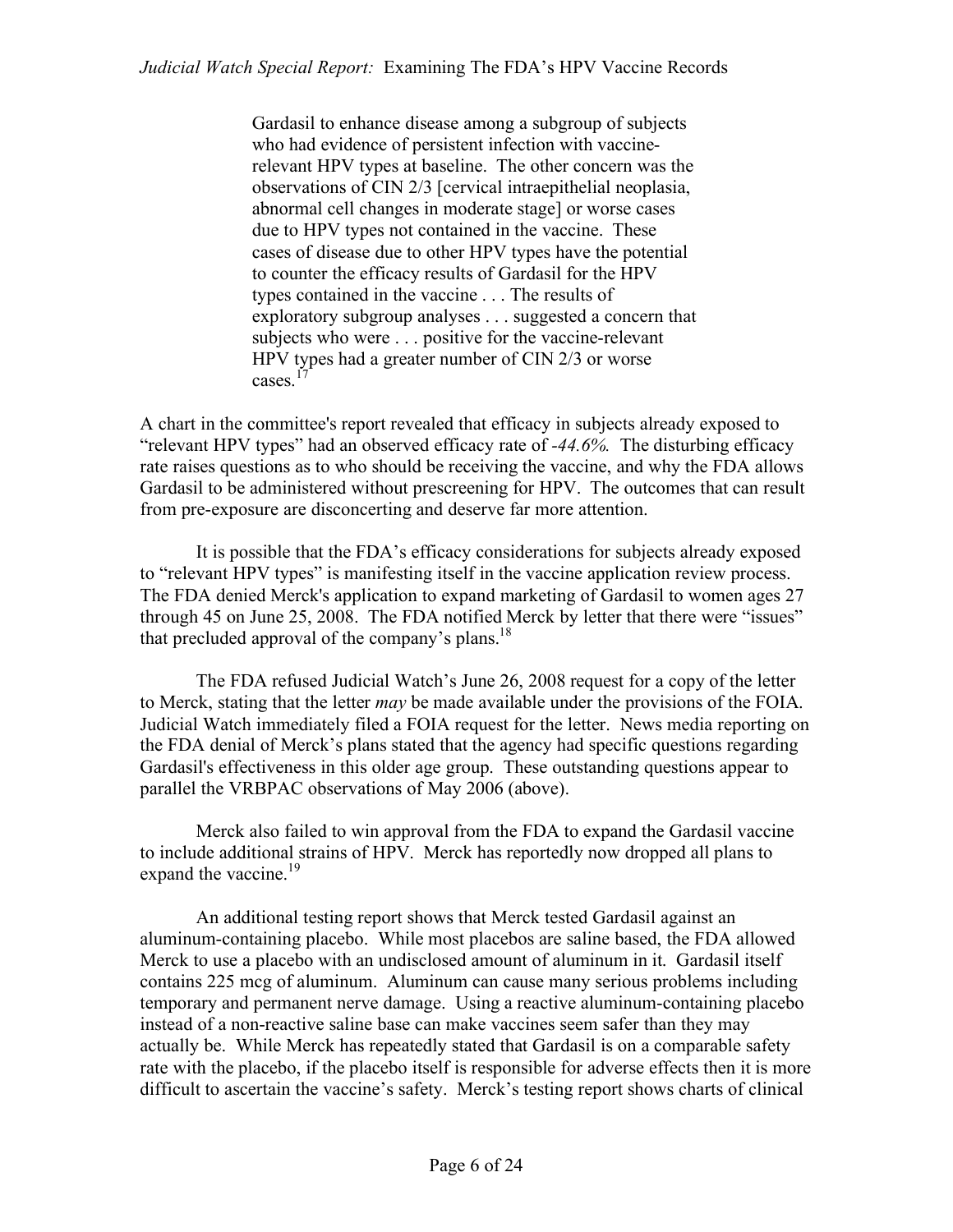tests, and compares Gardasil with the aluminum-containing placebo. The table below is the report's documentation of all-cause common adverse effects<sup>20</sup>:

| <b>All-cause Common Systemic Adverse Experiences</b> |                 |                |  |  |  |  |
|------------------------------------------------------|-----------------|----------------|--|--|--|--|
|                                                      | <b>GARDASIL</b> | Placebo        |  |  |  |  |
| <b>Adverse Experience (1 to 15 Days</b>              | $(N = 5088)$ %  | $(N = 3790)$ % |  |  |  |  |
| Postvaccination)                                     |                 |                |  |  |  |  |
| Pyrexia                                              | 13.0            | 11.2           |  |  |  |  |
| Nausea                                               | 6.7             | 6.6            |  |  |  |  |
| Nasopharyngitis                                      | 6.4             | 6.4            |  |  |  |  |
| <b>Dizziness</b>                                     | 4.0             | 3.7            |  |  |  |  |
| Diarrhea                                             | 3.6             | 3.5            |  |  |  |  |
| Vomiting                                             | 2.4             | 1.9            |  |  |  |  |
| Myalgia                                              | 2.0             | 2.0            |  |  |  |  |
| Cough                                                | 2.0             | 1.5            |  |  |  |  |
| Toothache                                            | 1.5             | 1.4            |  |  |  |  |
| Upper respiratory tract infection                    | 1.5             | 1.5            |  |  |  |  |
| Malaise                                              | 1.4             | 1.2            |  |  |  |  |
| Arthralgia                                           | 1.2             | 0.9            |  |  |  |  |
| Insomnia                                             | 1.2             | 0.9            |  |  |  |  |
| Nasal congestion                                     | 1.1             | 0.9            |  |  |  |  |

It is true that the adverse reaction rates are comparable in most of the tests, but since the vaccine is being tested against a reactive, potentially harmful substance, the numbers may overstate the vaccine's safety and understate its adverse side-effects. There is only one table in the entire report that compares the vaccine not only with the aluminumcontaining placebo but also with one that is saline based: $21^{\circ}$ 

|                                                                                                                                   | Vaccine        |       |       | <b>Aluminum-Containing Placebo</b> |       |       | Saline Placebo |      |       |       |       |      |
|-----------------------------------------------------------------------------------------------------------------------------------|----------------|-------|-------|------------------------------------|-------|-------|----------------|------|-------|-------|-------|------|
|                                                                                                                                   | (% occurrence) |       |       | (% occurrence)                     |       |       | (% occurrence) |      |       |       |       |      |
| Adverse                                                                                                                           | Post-          | Post- | Post- | Post                               | Post- | Post- | Post-          | Post | Post- | Post- | Post- | Post |
| <b>Experience</b>                                                                                                                 | dose           | dose  | dose  | Any                                | dose  | dose  | dose           | Anv  | dose  | dose  | dose  | Any  |
|                                                                                                                                   |                | 2     | 3     | Dose                               |       | 2     | 3              | Dose |       | 2     | 3     | Dose |
| Pain                                                                                                                              | 63.4           | 60.7  | 62.7  | 83.9                               | 57.0  | 47.8  | 49.5           | 75.4 | 33.7  | 20.3  | 27.3  | 48.6 |
| Mild/Moderate                                                                                                                     | 62.5           | 59.7  | 61.2  | 81.1                               | 56.6  | 47.3  | 48.9           | 74.1 | 33.3  | 20.3  | 27.0  | 48.0 |
| Severe                                                                                                                            | 0.9            | 1.0   | 1.5   | 2.8                                | 0.4   | 0.5   | 0.6            | 1.3  | 0.3   | 0.0   | 0.3   | 0.6  |
| Swelling*                                                                                                                         | 10.2           | 12.8  | 15.1  | 25.4                               | 8.2   | 7.5   | 7.6            | 15.8 | 4.4   | 3.0   | 3.3   | 7.3  |
| Mild/Moderate                                                                                                                     | 9.6            | 11.9  | 14.3  | 23.3                               | 8.0   | 7.2   | 7.3            | 15.2 | 4.4   | 3.0   | 3.3   | 7.3  |
| Severe                                                                                                                            | 0.6            | 0.8   | 0.8   | 2.0                                | 0.2   | 0.3   | 0.2            | 0.6  | 0.0   | 0.0   | 0.0   | 0.0  |
| Erythema*                                                                                                                         | 9.2            | 12.1  | 14.7  | 24.7                               | 9.8   | 8.4   | 8.9            | 18.4 | 7.3   | 5.3   | 5.7   | 12.1 |
| Mild/Moderate                                                                                                                     | 9.0            | 11.7  | 14.3  | 23.7                               | 9.5   | 8.3   | 8.8            | 18.0 | 7.3   | 5.3   | 5.7   | 12.1 |
| Severe                                                                                                                            | 0.2            | 0.3   | 0.4   | 0.9                                | 0.3   | 0.1   | 0.1            | 0.4  | 0.0   | 0.0   | 0.0   | 0.0  |
| *Intensity of swelling and erythema was measured by size (inches): Mild = $0$ to $\leq$ 1; Moderate = >1 to $\leq$ 2; Severe = >2 |                |       |       |                                    |       |       |                |      |       |       |       |      |

| Postdose Evaluation of Injection-site Adverse Experiences |  |
|-----------------------------------------------------------|--|

 This chart only records adverse experiences at injection site and therefore does not shed much light on the overall safety and effectiveness of the vaccine. However, there are profound differences between the numbers of adverse effects in Gardasil and the saline placebo. Again, one can see that the numbers are similar between the vaccine and the aluminum placebo, but the saline-based placebo has far fewer reported adverse effects. The chart shows that while 83.9% of patients experienced pain after injection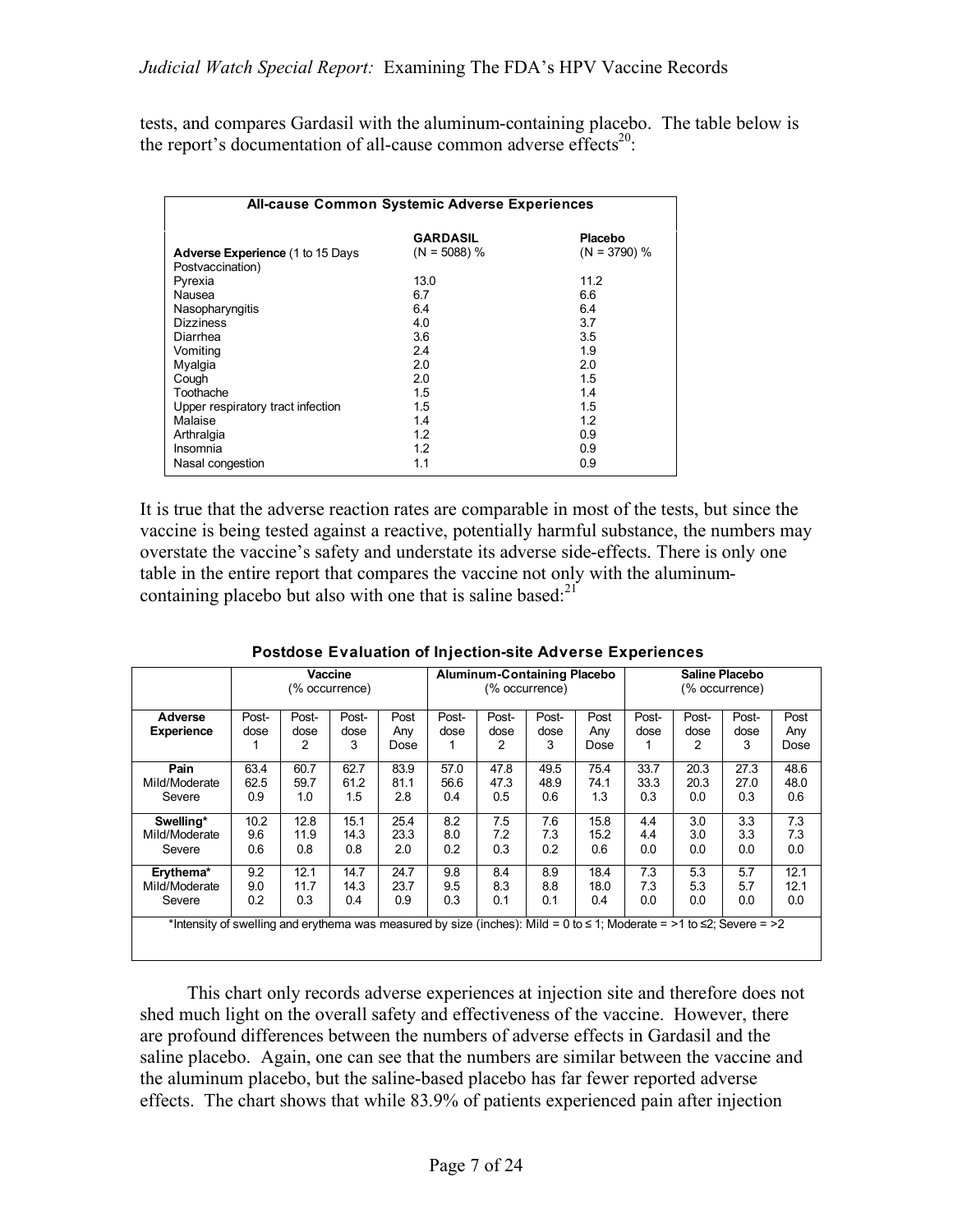with Gardasil, and 75.4% after receiving the aluminum-based placebo, only 48.6% of patients experienced pain when receiving the saline-based placebo. The chart shows 25.4% of people experienced swelling after receiving Gardasil, and 15.8% did after receiving the aluminum placebo. Only 7.3% of patients receiving the saline placebo experienced swelling.

The significant differences between the saline placebo and the vaccine raise questions as to how Merck's use of an aluminum-containing placebo may have affected the safety trials. The National Vaccine Information Center reports that "A reactive placebo can artificially increase the appearance of safety of an experimental drug or vaccine in a clinical trial," adding that "although aluminum adjuvants have been used in vaccines for decades, they were never tested for safety in clinical trials."<sup>23</sup> It is difficult to draw an accurate conclusion from Merck's data, raising questions about Gardasil vaccine safety.

Gardasil was approved in large part due to the unanimous vote of support it received from the Vaccines and Related Biological Products Advisory Committee (VRBPAC) in May 2006. VRBPAC is a special advisory panel created by the FDA to evaluate new biological material, including vaccines. While the FDA is not required to approve drugs that are recommended by the committee, they usually do. The meeting took place on May 18, 2006, and the primary speakers were Merck representatives Dr. Eliav Barr and Dr. Patrick Brill-Edwards. Merck was required to submit numerous reports and documentation of trial procedures to the FDA both before and after the meeting took place, but the statements of Merck's representatives paint a far more optimistic picture of the vaccine than their own reports justify.

Dr. Patrick Brill-Edwards, Merck's Director of Worldwide Vaccines Regulatory Affairs, was the main speaker at the meeting. In his opening statement he said "Merck proposed that studying cancer itself isn't feasible, because it takes too long and it disadvantages too many women."24

Merck scientists not only did not bother to study cancer, they do not even know whether their own vaccine is carcinogenic. In a report to the FDA on testing protocol, Merck wrote that "Gardasil has not been evaluated for the potential to cause carcinogenicity or genotoxicity. $125$  One would think that any cancer vaccine that has been approved by the FDA ought to at least not cause cancer. Given that Gardasil works by causing spontaneous reactions and cell mutation, its potential to cause cancer is certainly a matter that warrants further study.

Dr. Brill-Edwards' following statements hardly build confidence. He claimed that Merck had examined, "... how the vaccine interacts with other common adolescent vaccines,"<sup>26</sup> even though according to their own documents Merck tested Gardasil only concomitantly with the Hepatitis B vaccine. There are numerous vaccines that are commonly given to adolescents, including booster shots for measles, mumps and rubella, Hepatitis A shots, and Menactra, a vaccine to prevent meningitis. The Menactra vaccine has been shown to react badly when given with Gardasil. VAERS reports from July 2007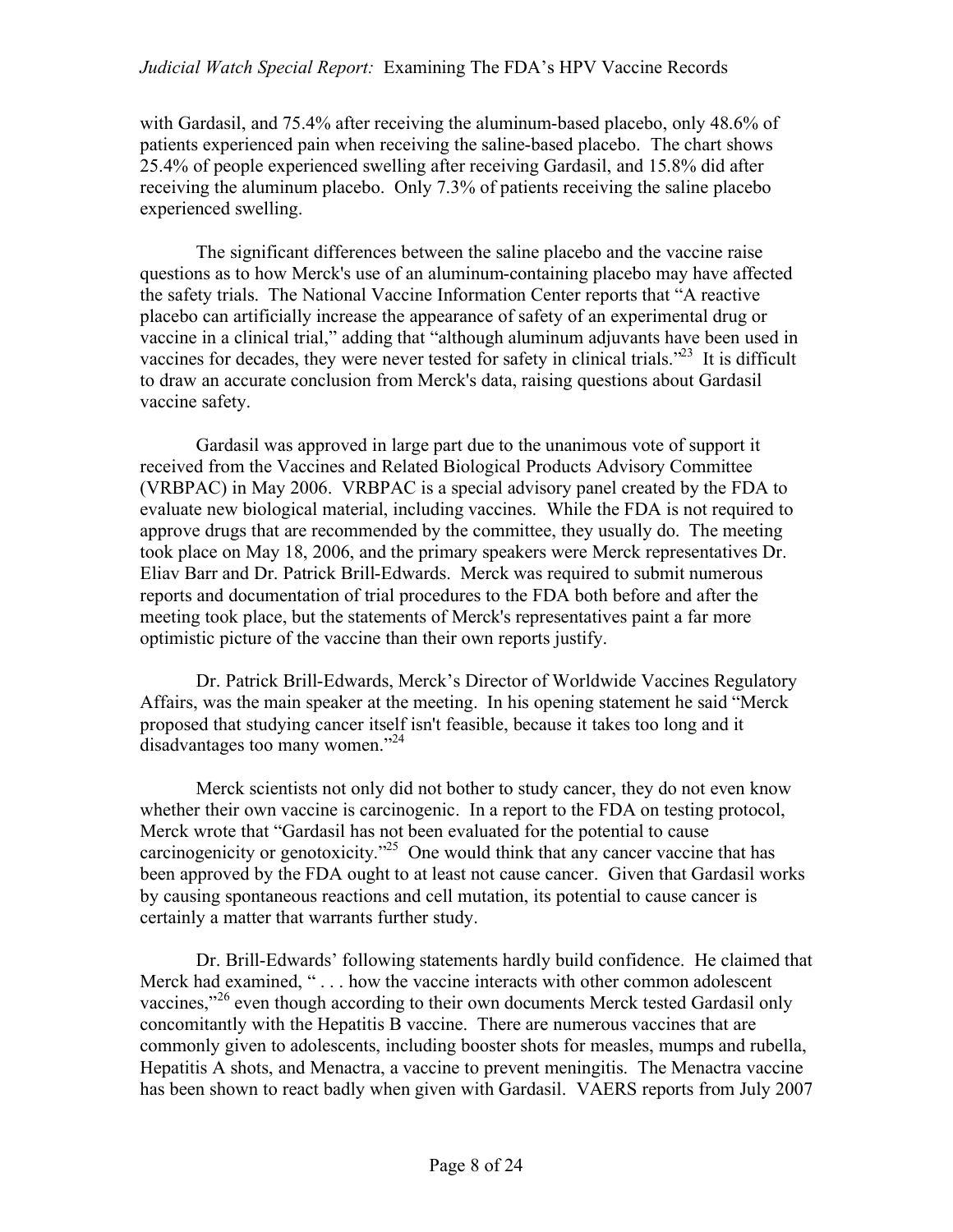#### *Judicial Watch Special Report:* Examining The FDA's HPV Vaccine Records

to March 2008 contain 220 cases of adverse effects when Gardasil and Menactra were administered at the same time. The most common symptoms were fainting, nausea, and dizziness but other girls suffered from pyrexia, convulsions, seizures, spontaneous abortions, and Guillain-Barre Syndrome. Even mild reactions occasionally led to serious cases, as some girls suffered severe injuries from falling while dizzy or unconscious. Below are excerpts from VAERS documenting adverse reactions after receiving Gardasil and Menactra:

> A 16-year-old female patient had received an intramuscular, first dose injection of Menactra and an intramuscular, first dose injection of Human Papillomavirus Recombinant Vaccine. The patient experienced numbness and tingling in her feet and hands . . . The patient was referred to and examined by a neurologist. During that exam, she was found to have weakened severely. She was admitted to a pediatric intensive care unit for suspected Guillain Barre syndrome which was confirmed by lumbar puncture. VAERS ID: 262735-2

> > \* \* \*

A 17-year-old female with no medical history and no drug allergies was vaccinated with a 0.5mL dose of Gardasil. Concomitant vaccinations included Menactra and Dtap. The patient fainted, fell off the table, hit her head on the ground, and had a seizure. The patient also had a cut on the bridge of her nose and gums. The patient went to the emergency room . . . The physician thought the seizure was due to head trauma. VAERS ID: 306241-1

It is sometimes difficult to ascertain whether adverse events are directly linked to vaccinations, but in the case of injuries caused by fainting directly after receiving Gardasil the link is fairly obvious. Whether fainting was caused by Menactra or Gardasil or a combination, it merits further study. Particularly since many schools and colleges require students to receive these vaccinations in order to attend classes, it seems only logical that Merck would have tested Gardasil with these vaccines, or, failing that, that the FDA would have insisted on it.

During the VRBPAC meeting, Dr. Brill-Edwards said that Merck " . . . knew that this vaccine would be given to women of child-bearing potential, so right from the beginning, we set up a program that would really evaluate in great detail, all the pregnancy outcomes that would occur and subject to receive Gardasil."<sup>27</sup> If it was Merck's intent to examine the vaccine on pregnant women, it is interesting that in its briefing to the FDA Merck reported, "It is not known whether Gardasil can cause fetal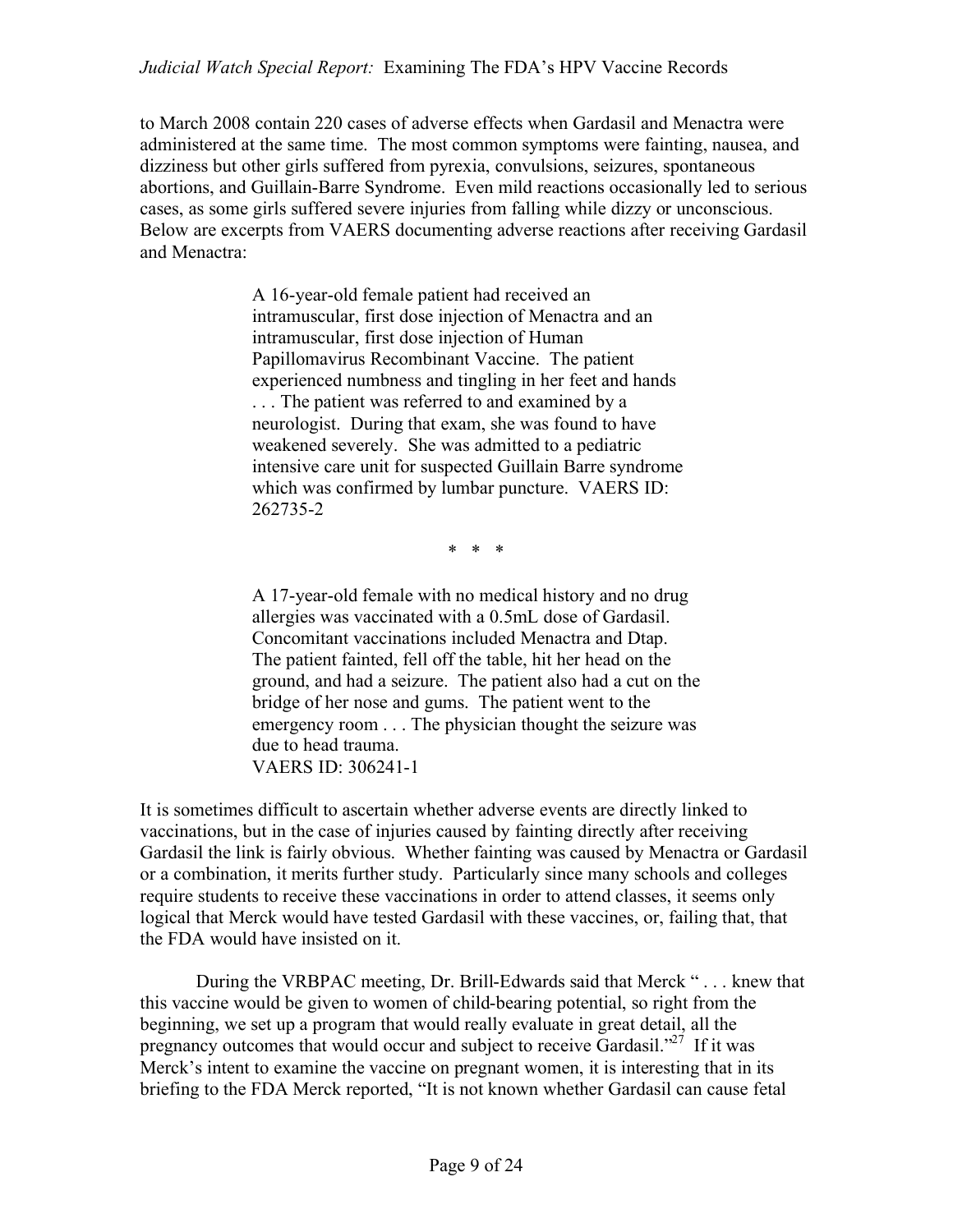harm when administered to a pregnant woman."<sup>28</sup> They reported that 27% of pregnant women experienced adverse reactions, and the VAERS reports show 45 cases of miscarriages, or spontaneous abortions, often within weeks of receiving the Gardasil vaccine. In one VAERS report, a 17-year-old girl with no medical history received the Gardasil vaccine on July 31, 2007 and then had a spontaneous abortion on August 14, only two weeks afterwards.<sup>29</sup> Below is an excerpt taken from another case of spontaneous abortion, occurring less than two weeks after the patient received her second dose of Gardasil:

> The patient was vaccinated with second dose of HPV and had a positive pregnancy test the next day. The patient presented to the physician's office on 09-APR-2007 with vaginal bleeding and a pelvic ultrasound determined that she was suffering a spontaneous abortion . . . The patient was admitted to the hospital . . . with severe vaginal hemorrhaging and underwent an emergency dilation and curettage procedure . . . The physician considered spontaneous abortion to be significantly disabling and life threatening. VAERS ID: 277166-1  $(S)^{30}$

Gardasil's ad campaign does state that the vaccine should not be given to pregnant women, but it does not mention women who are breastfeeding, even though Merck's June 2006 briefing to the FDA says, "It is not known whether vaccine antigens or antibodies induced by the vaccine are excreted in human milk," and "A higher number of breastfeeding infants (n=6) whose mothers received Gardasil had acute respiratory illnesses within 30 days."31 This number is *three times higher* than that of the placebo group.

At this time, it is unknown whether Gardasil may have long term effects on fertility. Since the vaccine was only released in 2006, it could be years before anyone knows its long term effects. Merck's only fertility tests were conducted on rats.

> Gardasil administered to female rats at a dose of 120 mcg total protein, which corresponds to approximately 300-fold excess relative to the projected human dose, had no effects on mating performance, fertility, or embryonic/fetal survival . . . No adverse effects on mating, fertility, pregnancy, parturition, lactation, embryo-fetal or pre- and postweaning development were observed. There were no vaccine-related fetal malformations . . . In addition, there were no treatment-related effects on developmental signs, behavior, reproductive performance, or fertility of the offspring.<sup>32</sup>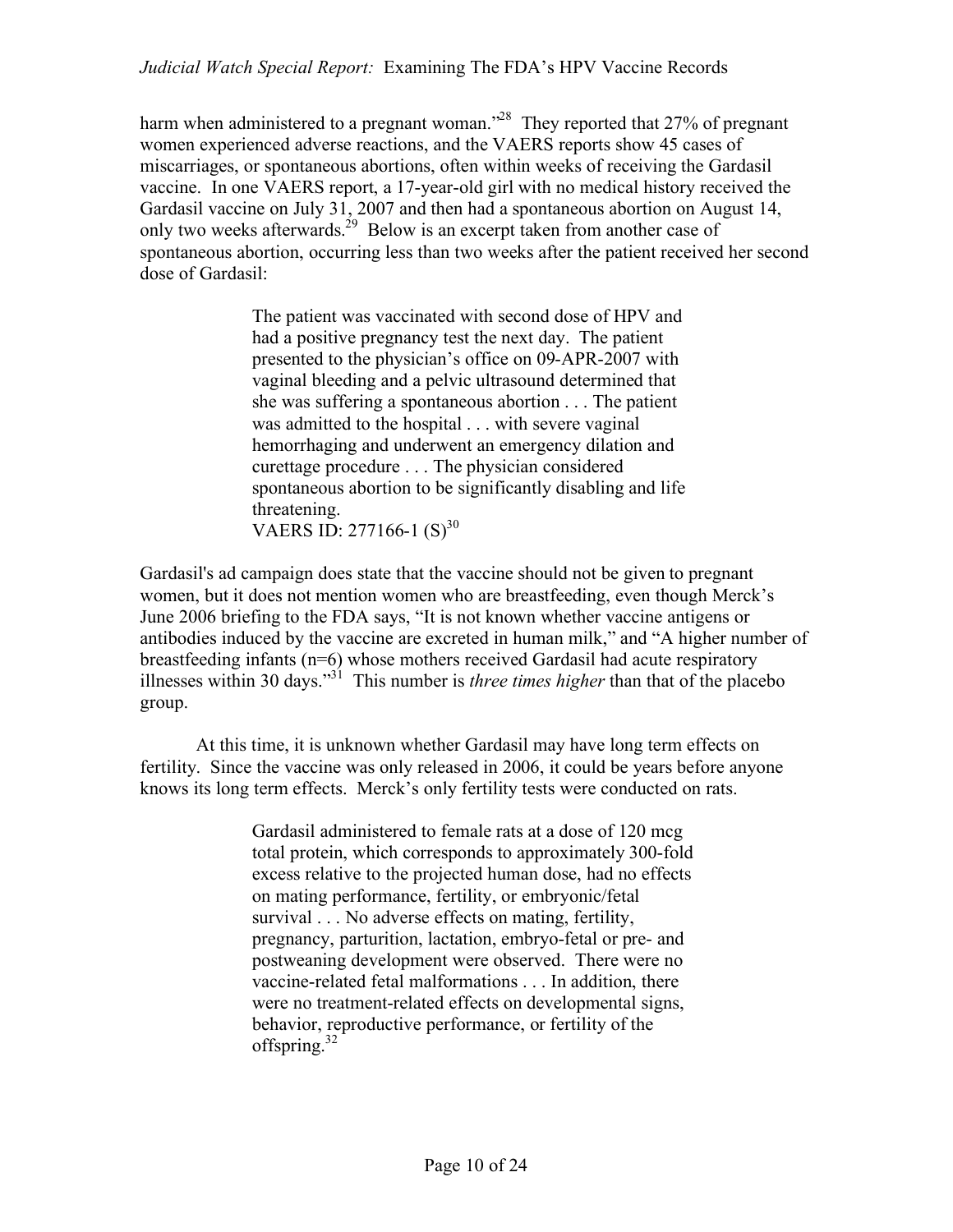There are several problems with this test. First, it still sheds no light on possible longterm side effects, as the rats were monitored only through a single fertility cycle. Second, and perhaps more importantly, Gardasil is modeled after and made from the human papillomavirus. While there are other strains of the papillomavirus that effect animals, only humans can carry the human strains. Since the Gardasil vaccine was designed to react only with certain strains of the human papillomavirus, any test involving rats is inconclusive. Merck acknowledged that, " . . . it is not known whether Gardasil can cause fetal harm when administered to pregnant women or if it can affect reproductive capacity."33 Merck recommends that pregnant women *not* receive the vaccine.

Dr. Barr told the VRBPAC members that the Gardasil vaccine would help save money, as "HPV infection is very frequent, so women have to be screened frequently, and that translates to approximately 50 million Pap tests every year . . . These lesions – and screening programs are very expensive. They cost over four billion dollars a year in the U.S."<sup>34</sup> While Dr, Barr implies the Gardasil vaccine would save money, patients who receive the vaccine should still have Pap screenings regularly, so the vaccine would not have any effect on Pap screening costs. Gardasil does not even eliminate the need for HPV screenings. Merck's website states that the Gardasil vaccine " . . . does not prevent all types of cervical cancer, so it's important to continue routine cervical cancer screenings. Gardasil will not protect against diseases caused by other HPV types.<sup>355</sup> Given the fact that women must still receive regular screenings, there would be no significant benefit from a financial standpoint. This is especially true since Gardasil is the most expensive vaccine to ever be recommended by the FDA. It is administered in three doses given over the course of six months, and each dose is \$120, meaning the total cost for receiving the vaccine is \$360. Gardasil may have benefits, but lessened costs for cervical cancer screening would not seem to be among them.

#### **Gardasil and the American Marketplace**

Even with state and federal program subsidies to help pay for Gardasil, the drug is extraordinarily expensive. An article in *The New York Times* estimated that making Gardasil mandatory would almost double the cost of vaccine programs. "North Carolina, for instance, spends \$11 million annually to provide every child with seven vaccines. Gardasil alone would probably cost at least another \$10 million.<sup>356</sup> Gardasil is so expensive that some doctors cannot even afford to stock the vaccine. While some insurance companies cover part of the costs for the vaccine for females aged 9 to 26, doctors are not reimbursed until after vaccines are administered. In addition to having to pay for the initial costs out of their own pockets, practitioners must also pay to have the vaccines properly shipped and stored, an additional cost for which they are not reimbursed. Doctors actually lose money when they choose to stock the Gardasil vaccine, and many decide that it is not worth the cost.

For uninsured females, state and federal programs cover all or most of the cost of Gardasil. The *New York Times* reported in June 2006 that the decision to make Gardasil a federally recommended vaccine " . . . all but commits the federal government to spend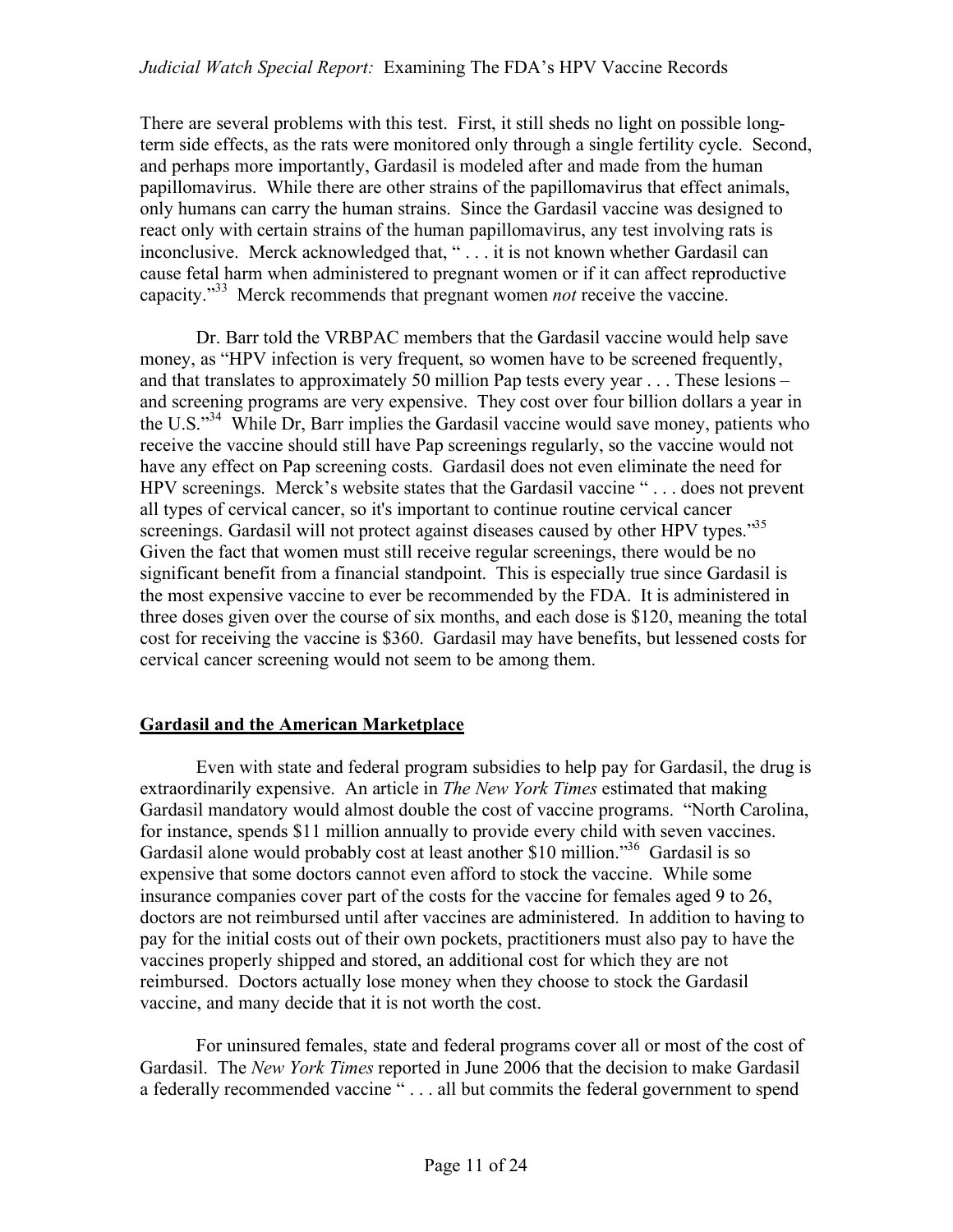as much as \$2 billion alone on a program to buy the vaccine for the nation's poorest girls."<sup>37</sup> John Schiller, an investigator for the National Cancer Institute, said that "This vaccine will be more expensive than all other childhood vaccines put together."<sup>38</sup>

Unavoidably, much of these costs will ultimately be passed to taxpayers. An estimated 55% of children receive vaccines that are paid for by state and federal government, and Medicaid alone provides vaccines for approximately 40% of children under the age of 19. While some states strive to cover all vaccines for children, rising costs make it challenging. States such as Alaska, North Dakota, and North Carolina have seen the price of vaccinating a child double in the past few years. The *New York Times* reports that in 1980 it cost "about \$23, or \$59 adjusted for inflation, for the seven shots and four oral doses needed to immunize a child.<sup>539</sup> Now, if a child receives all recommended vaccines the cost would be more than \$1,600. In 2000, Medicaid spent \$500 million on vaccines and immunizations. Now the budget exceeds \$2.5 billion.<sup>40</sup> Are "mandatory" vaccines becoming too expensive for the government – and ultimately the American taxpayer – to afford?

Gardasil's high cost is an important government spending issue, especially as many politicians are trying to make it a mandatory vaccine for all young girls. It is also important to remember that the vaccine's safety and overall effectiveness are unknown. As far as long-term effectiveness is concerned, Merck told the FDA in 2006:

> Efficacy was durable through at least 2.5 years postvaccination with respect to infection and disease caused by HPV 6, HPV 11, and HPV 18, and at least 3.5 years postvaccination with respect to infection and disease caused by HPV 16 . . . Because these subjects completed their vaccinations in 2003, the longer-term duration of efficacy of the vaccine will be known well in advance of the time needed to implement booster vaccinations.<sup>41</sup>

It seems ill-advised to spend millions – or even billions – of dollars on programs to implement a vaccine that may only be effective for three or four years. Even if one supposes that the vaccine lasts for five years, a young girl who is vaccinated at the age of ten would need numerous booster shots. If she lived to the age of 75, she would need twelve booster shots and at \$120 a shot, the total cost of vaccinating one person would be \$1800. To vaccinate every 11 and 12 year old girl in the United States today, it would cost around \$1.5 billion. To protect *only* those girls for a lifetime, the cost would be \$7.7 billion. Even if one just estimated the cost of initial vaccination for 11 and 12 year old girls, in ten years the United States would spend at least 15 billion of limited health care dollars, before calculating the costs of possible booster shots.<sup>42</sup> This seems too much money to spend on a vaccine when so little is known about its efficacy, safety, and effects on fertility.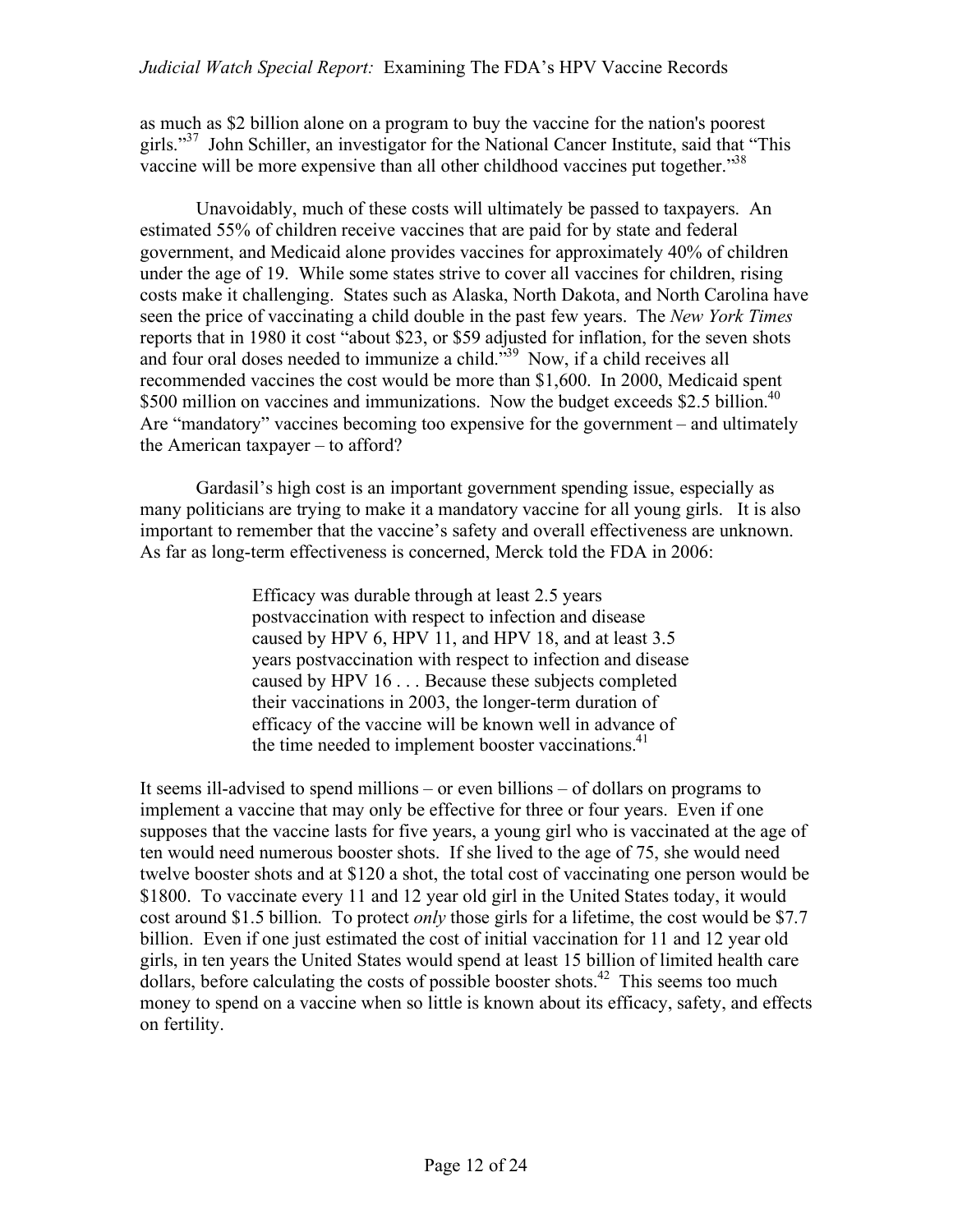#### **Safe and Effective?**

There is proof that Gardasil will prevent about half of the high-grade precursors of cancer, but half will still occur. Hundreds of thousands of women who are vaccinated with Gardasil and get yearly Pap testing will still get high-grade dysplasia (cell abnormalities).<sup>43</sup> Gardasil has been shown to prevent precancerous lesions, but it has been impossible to ascertain whether it will actually prevent cancer because the testing period has been so short. While young women occasionally get cervical cancer, it is far more common in women in their late forties. The average age of a cervical cancer patient is forty-eight years. Keeping this in mind, it could easily be decades before anyone truly knows if the Gardasil vaccine prevents cervical cancer. The most that can accurately be said at this point is that Gardasil has been shown to help prevent precancerous lesions, but in its extremely aggressive advertising and political lobbying campaigns Merck states that "Gardasil does more than help prevent cervical cancer. Gardasil is the only cervical cancer vaccine that helps protect against . . . human papillomavirus (HPV) types that cause 70% of cervical cancer cases."44 The FDA only speculates that, " . . . it is believed that prevention of cervical precancerous lesions is highly likely to result in the prevention of those cancers."<sup>45</sup> No one knows if the vaccine prevents cancer, or for how long, or even whether it is safe.

When the FDA fast-tracked Gardasil, it was with the condition that Merck must conduct a safety surveillance study:

> The study will include approximately 44,000 vaccinated subjects who will be followed for 60 days for assessment of general short-term safety (i.e., emergency room visits, hospitalizations, and deaths). The subjects will also be followed for 6 months subsequent to vaccination for new autoimmune disorders, rheumatic conditions, or thyroiditis. Also, a sufficient number of children 11-12 years of age will be studied to permit an analysis of safety outcomes. . . The study will be completed by June 30, 2009. The final study report will be submitted by September 30, 2009.<sup>46</sup>

Even though Gardasil will not be fully tested for safety until 2009, physicians are already pushing it as a routine, harmless vaccine. Merck's aggressive advertisement campaign tells young girls that their lives could be "one less" affected by cervical cancer and that, "It's your turn to help guard against cervical cancer." Merck's lobbying campaign to encourage state lawmakers to mandate Gardasil was so aggressive that it caused major controversy among concerned parents nationwide. In February of 2007, due to pressure from concerned parents and organizations – and unfavorable media attention – Merck pledged to at least stop its lobbying campaign to make Gardasil a mandatory vaccine for sixth-grade girls. But Merck's intensive advertising campaign continues. Those who push to administer Gardasil three years before its safety testing is complete may be placing young girls and women at risk.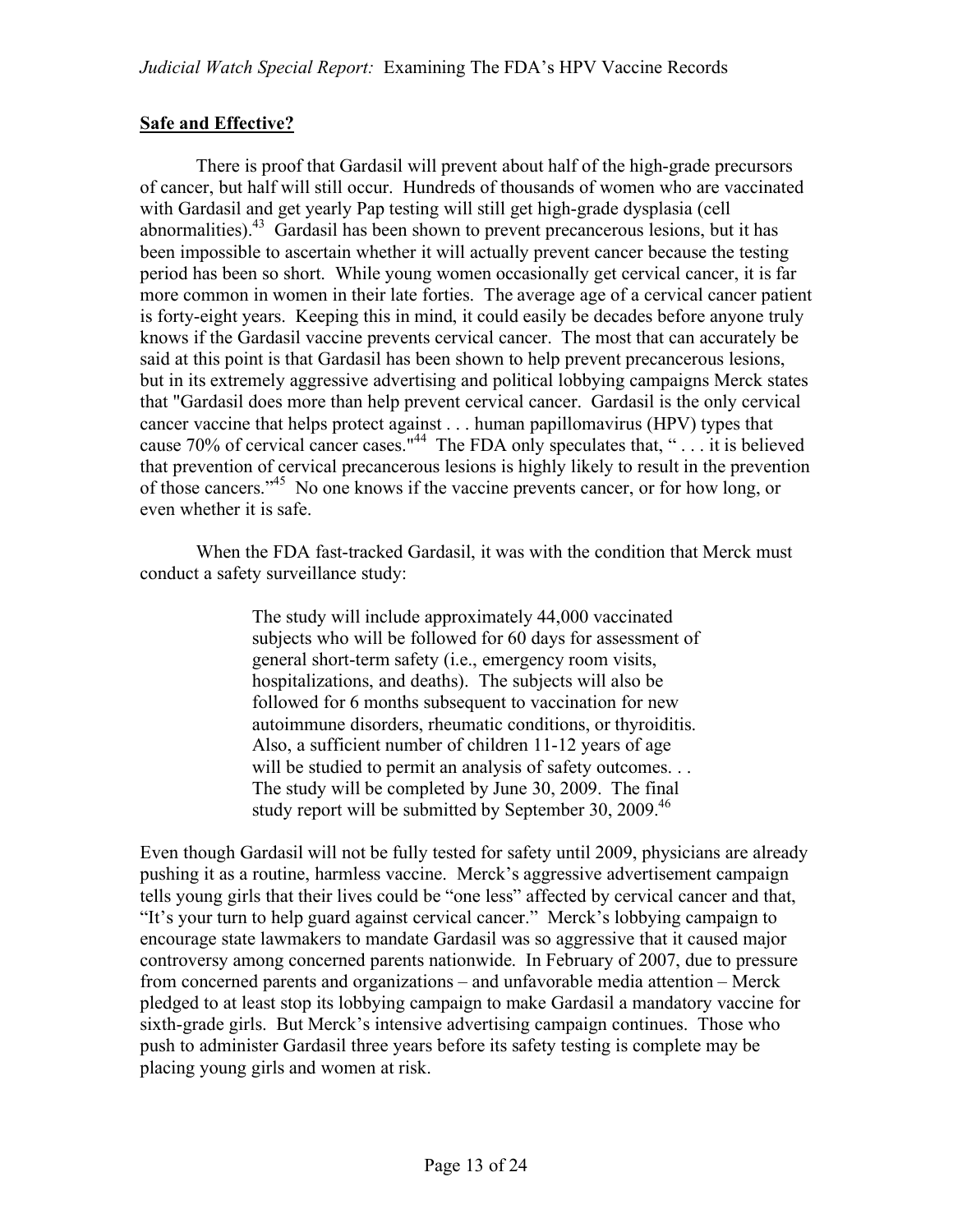#### **VAERS Reports**

The VAERS reports have shown some of the results of Merck's experiment on the public. VAERS may be submitted by anyone, including physicians, nurses, parents, and patients. Because of the open submission process for VAERS, Merck and FDA officials discount many of the reports as coincidental and not related to the vaccine. The fact remains, however, that medical professionals, patients or their family members thought there was enough of a connection to submit reports.

Judicial Watch filed a request to obtain all VAERS reports concerning Gardasil in May 2007. The most recent reports were released by the FDA on June 10, 2008. While in the past Judicial Watch had received VAERS reports in smaller groups, this production was the first time all of them had been collected and analyzed together. In total, 8,864 reports have been filed.

The VAERS reports document that there have been 38 reports of Guillain-Barre Syndrome among girls who received the Gardasil vaccine. Guillain-Barre Syndrome is a potentially devastating illness that attacks the nervous system and can result in paralysis. Even though some of these cases had onset dates within days of receiving Gardasil, the CDC stated that, "After a careful review of the GBS reports received by VAERS, many appear to have insufficient clinical data. Because GBS occurs at a rate of 1-2/100,000 person years during the second decade of life, it is likely that some cases will occur after vaccination but will not be due to vaccination."<sup> $47$ </sup> However, even taking into consideration coincidental cases, the VAERS reports show that the average onset date of Guillain-Barre Syndrome in Gardasil-related cases was only 18 days after receiving the vaccine. Twenty-nine of the thirty-eight cases have onset dates of two weeks or less, and ten girls developed Guillain-Barre Syndrome within twenty-four hours. Below are excerpts from the VAERS reports:

> Information has been received . . . concerning a 16-year-old female who on 16-APR-2007 was vaccinated with a dose of Gardasil. Since 1 day post-injection, the patient had progressive bilateral leg numbness and weakness and motor weakness. VAERS ID: 277814-1

> > \* \* \*

Information has been received . . . concerning an approximately 19-year-old female who was vaccinated IM with a first dose of Gardasil. Subsequently, the patient was diagnosed with Guillain-Barre Syndrome and was hospitalized. The patient's Guillain-Barre Syndrome persisted . . . Guillain-Barre Syndrome was considered to be disabling and immediately life-threatening. VAERS ID: 296713-1 (S)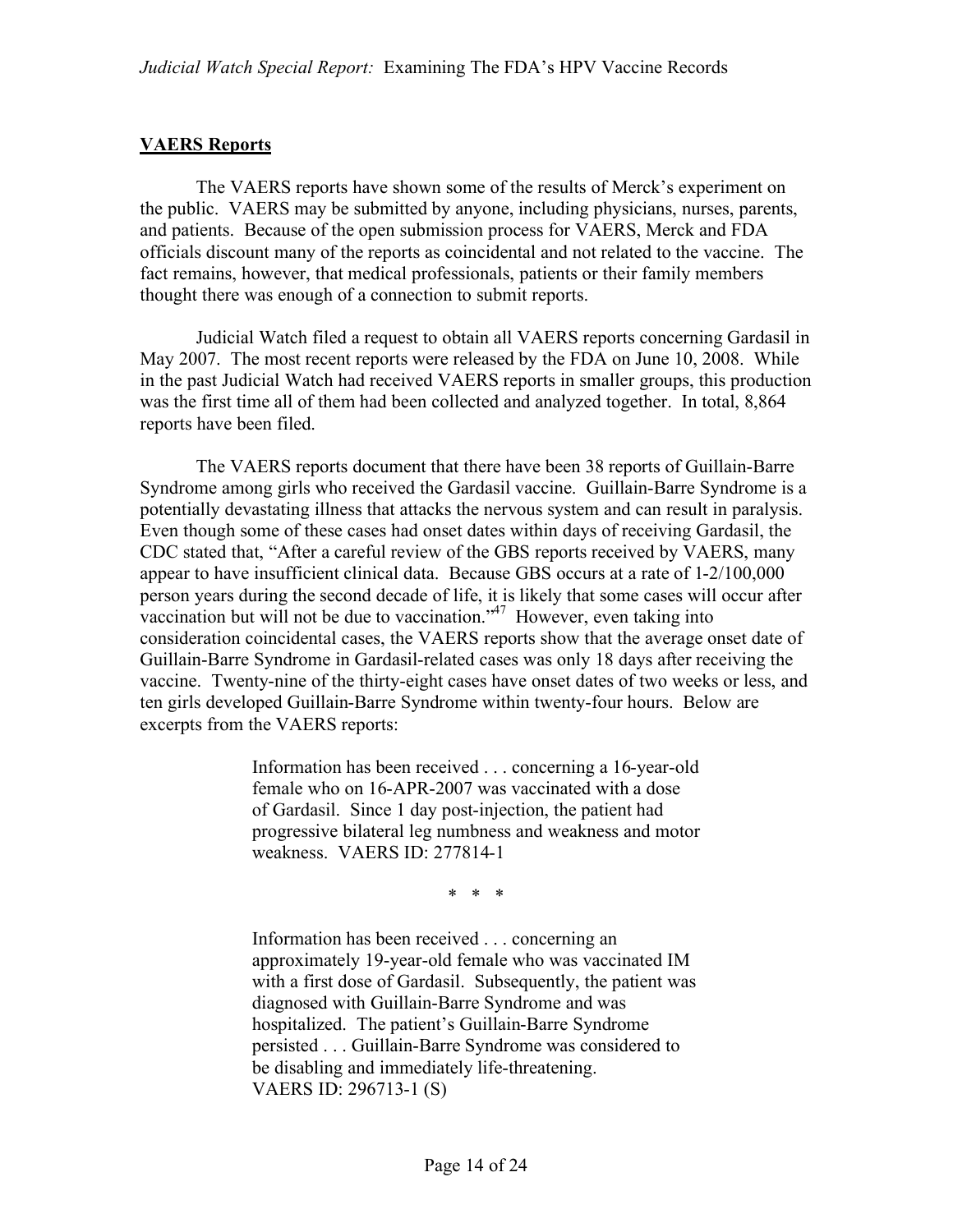\* \* \*

Pt [Patient] admitted to hospital with chief complaint of ascending weakness bilaterally, upper and lower extremities . . . Severe form of Guillain-Barre syndrome after HPV vaccine . . . Respiratory failure with prolonged mechanical ventilation and tracheostomy tube Placement . . . vital capacity deteriorated on day 3 . . . able to move only jaw and eyes. VAERS ID: 268143-1 (S)

These cases document apparent extremely serious side effects for a vaccine that is being marketed as necessary and routine. They certainly warrant far more investigation and examination than they have evidently received.

The VAERS reports also reveal as many as 18 young girls and women have died after receiving the vaccine. While the deaths are quite possibly not linked to the vaccine, there is a report of a perfectly healthy 17-year-old girl dying suddenly and alone, two days after receiving her third dose of the vaccine.<sup>48</sup> She was on birth control, as was another young woman who also died two days after receiving Gardasil:

> Information has been received . . . concerning a 22-year-old female patient with no pertinent medical history or drug allergies who on 21 May 2007 was vaccinated IM with a 0.5ml dose of Gardasil . . . Concomitant therapy included hormonal contraceptives (unspecified). On 23 May 2007, the patient died suddenly. The cause of death was unknown. VAERS ID: 287888-1 (D).

Of the eighteen deaths, eleven of them occurred less than a week after receiving the vaccine, and seven in less than two days. The most common diagnosed cause was blood clotting, as seen from the reports below:

> Information has been received . . . concerning a female patient who was vaccinated with a dose of Gardasil. The PA [physician's assistant] reported that "the patient died of a blood clot 3 hours after getting the Gardasil vaccine." VAERS ID: 275990-1 (D)

> > \* \* \*

[19 year old female] given Gardasil vaccine dose #1 [on] 3/12/07 . . . Collapsed and died on 3/26/07 . . . autopsy done at Medical Center . . . states from Death Certificate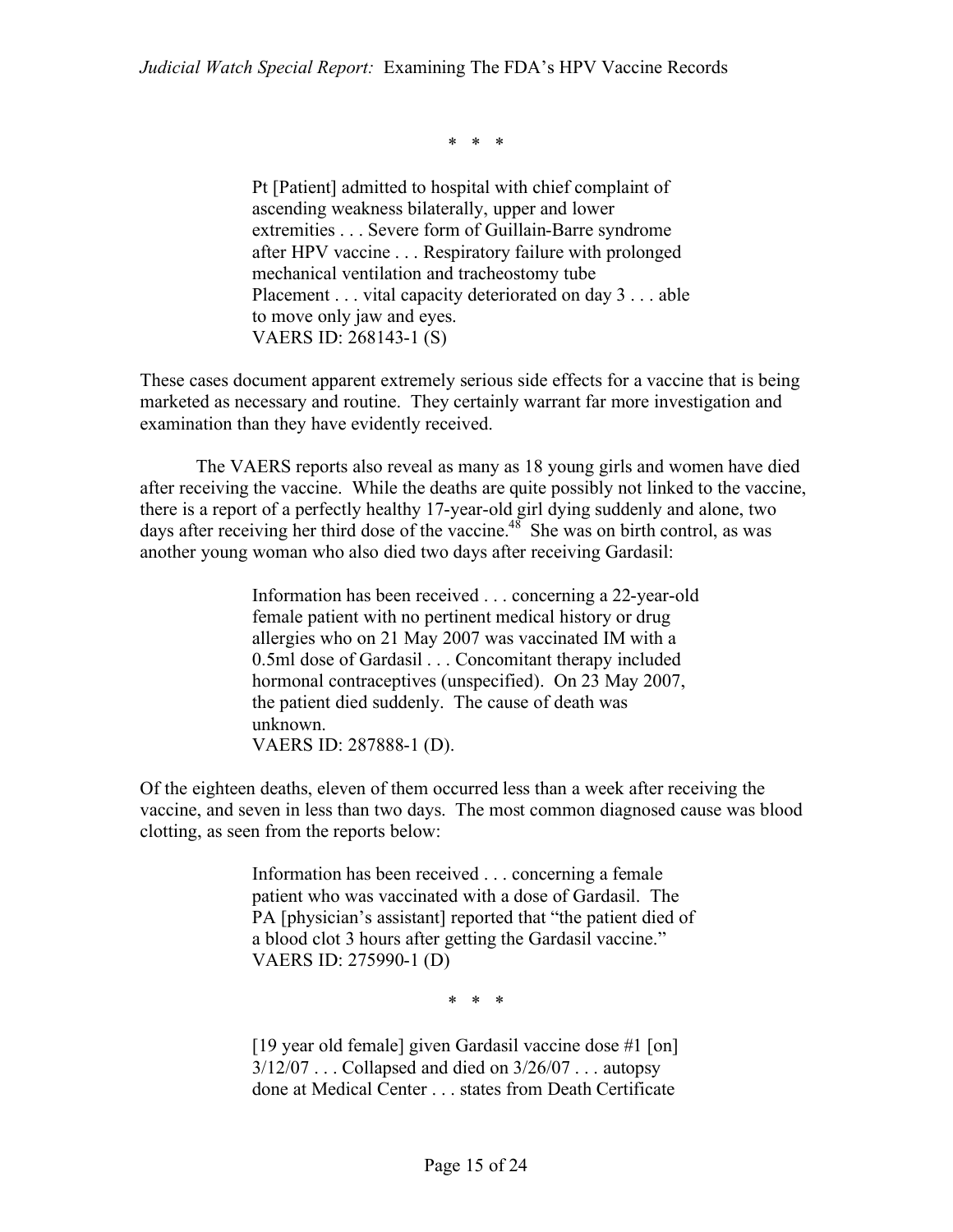COD [cause of death] is sudden cardiac death and pulmonary embolism. Echocardiogram revealed very enlarged right ventricle & small left ventricle as well as large blood clots within both the right atrium & right ventricle. VAERS ID: 275438-1 (D)

The fact that blood clotting is responsible for almost a fourth of all deaths involving Gardasil is extremely concerning, especially since most birth control drugs increase one's risk of developing blood clots. Many girls and young women who receive Gardasil will already be taking birth control by the time they are vaccinated, and therefore the possibility that Gardasil may add to risk of blood clots is a serious issue that deserves attention.

 In addition to the four cases of death from blood clots, there was also one reported death due to myocarditis, which is an inflammation of the heart, as well as one death from arrhythmia and one death from meningitis. Both the arrhythmia and meningitis cases occurred months after the patients received the Gardasil vaccine; the myocarditis death occurred six days after vaccination but was a pre-existing condition. Even excluding these deaths though, there are still fourteen cases that occurred within three weeks of receiving the vaccine. One was from anaphylactic shock:

> An 11-year-old female was vaccinated "within the past month" in approximately May 2007 with a first dose of Gardasil. Subsequently, 3 days after vaccination the patient presented to an ER . . . the physician from the hospital said that "the death was due to an anaphylactic reaction to Gardasil." VAERS ID: 280163-1 (D)

The remaining deaths reported to VAERS all have unknown causes; however, all but one occurred within three weeks of receiving Gardasil, and six occurred within three days. Below are additional excerpts from deaths with no apparent cause reported to VAERS:

> A 18-year-old female patient was vaccinated with the first dose of Gardasil . . . In the evening of the same day she was found unconscious (or liveless) [sic] by the mother. Resuscitation was performed by the emergency doctor but was unsuccessful, i.e. the patient finally died . . . The cause of death of this patient remains totally unclear. VAERS ID: 300741-1 (D).

> > \* \* \*

A 19-year-old female with no previous medical history reported, who on 19-Sep-2007 was vaccinated with the 1<sup>st</sup>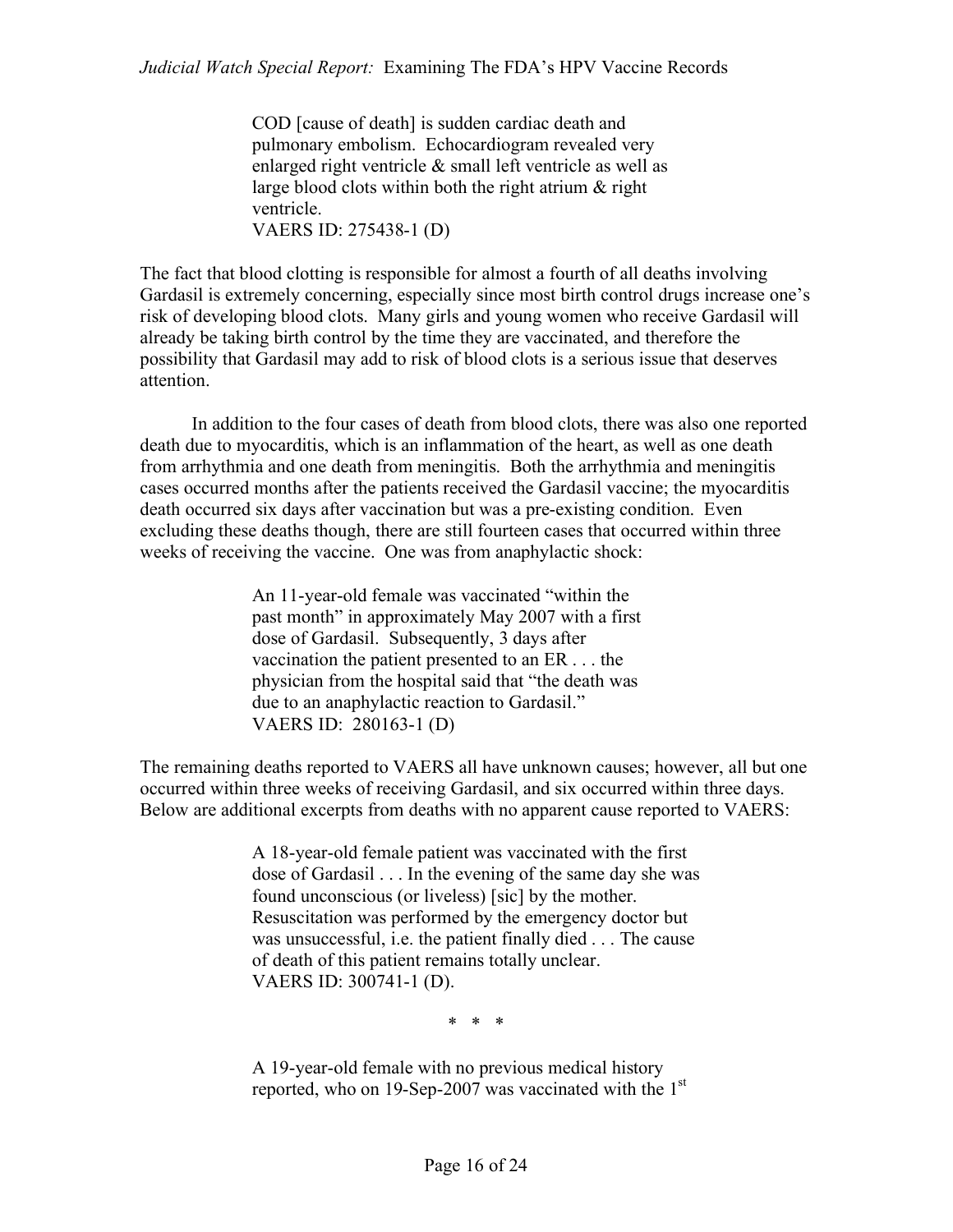dose of Gardasil . . . On the morning of 12-Oct-2007, the patient was found dead in her bed . . . Contraception was stopped 3 months before vaccination. No reason for the death was detected in autopsy. VAERS ID: 299377-1 (D)

\* \* \*

Information has been received from a physician's assistant concerning a 12-year-old female with no reported medical history who on approximately 15-Sep-2007 was vaccinated with Gardasil . . . On 06-OCT-2007 the patient died in her sleep. No further information was provided. VAERS ID: 297528-1 (D)

\* \* \*

Sudden unattended death [February 22, 2007] . . . patient [17-year-old female with no medical history or known allergies] last seen in office by nurse only on 2/20 for HPV #3 . . . The autopsy was negative for all findings. Scene indicated sudden death from collapse and fall. VAERS ID: 305606-1 (D)

\* \* \*

Information has been received from a physician concerning a 20-year-old female with no medical history reported, who on 01-APR-2008 was vaccinated with a dose of Gardasil. On 05-APR-2008, the patient died four days after receiving Gardasil . . . An autopsy was performed which ruled out suicide and anything suspicious. The cause of death is currently unknown. VAERS ID: 310262-1 (D) 49

Perhaps all these deaths are simply coincidence, but given the unknowns about Gardasil and its overall safety, it is far too important an issue to simply ignore.

Merck's last wonder drug, Vioxx, was pulled from the market in 2002, after an estimated 88,000 to 140,000 adverse reactions were attributed to it. Vioxx, like Gardasil, was fast-tracked by the FDA in 1999, without a full safety testing and analysis period taking place. It was an anti-inflammatory drug designed to relieve people suffering from arthritis, menstrual cramps, and acute pain. Merck voluntarily pulled Vioxx from the market after a safety trial was stopped because, "there was an increased risk for serious cardiovascular events, such as heart attacks and strokes."50 Vioxx was pulled after five years on the market and after contributing to 27,785 heart attacks and sudden cardiac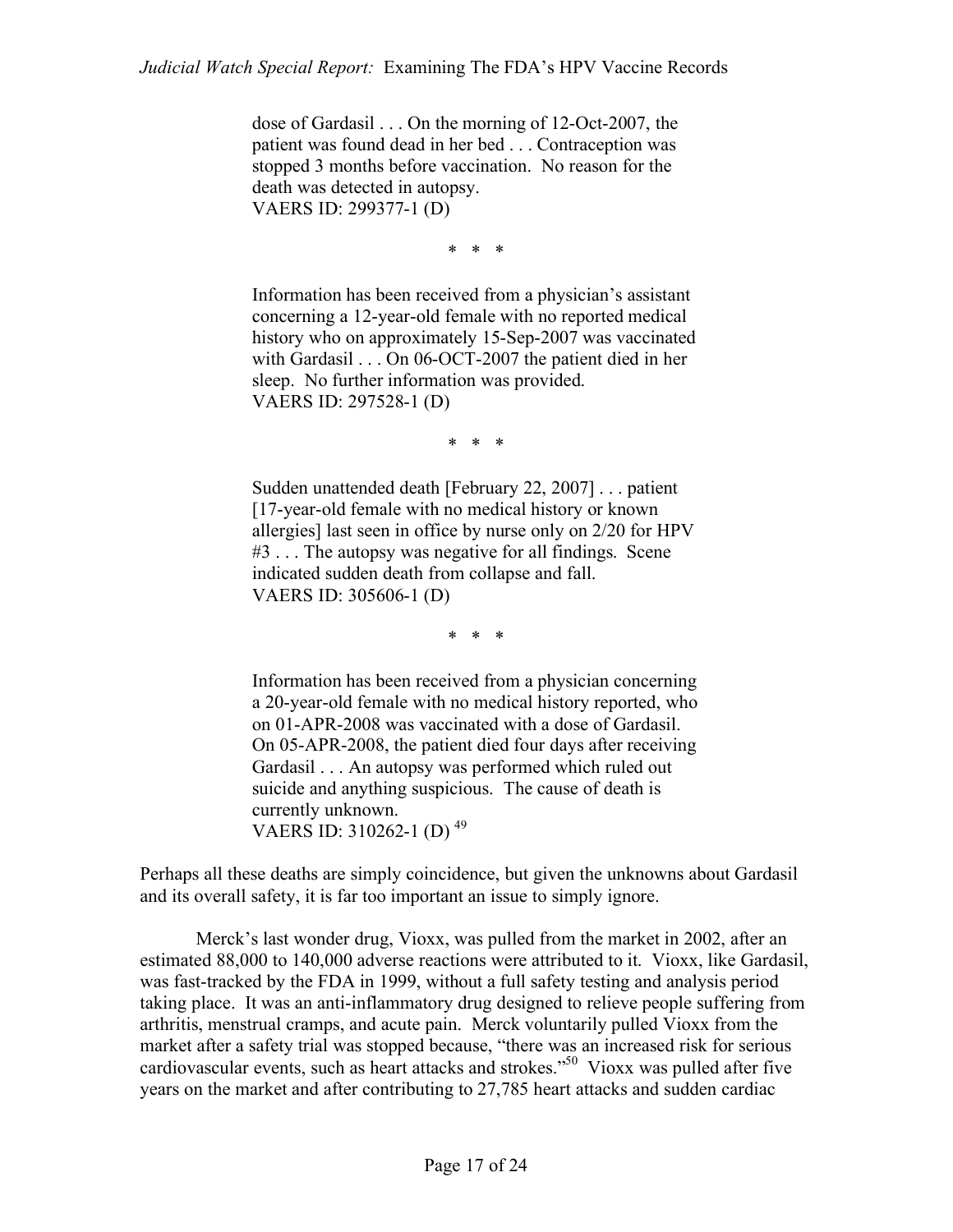deaths, in addition to other events, as estimated by the FDA.<sup>51</sup> Analysts estimate that the Vioxx recall decreased Merck's stock value drastically, and could cost Merck anywhere from \$3 to \$20 billion. Less than two years after Merck suffered this severe blow, the company introduced Gardasil, the most expensive vaccine on the market, and it was approved by the FDA.

There are numerous critics of the Gardasil vaccine, but perhaps the most important is Dr. Diane Harper. Not only is she a specialist on HPV, she also helped to develop the Gardasil vaccine. In a television interview with CBS News on May 7, 2008, the doctor said that she viewed making the vaccination mandatory as "A real danger zone," adding: " . . . the vaccine has not been out long enough for us to have postmarketing surveillance to really understand what all of the potential side effects are going to be."52 While Dr. Harper said she believes that the vaccine will be beneficial in the long run, she cautions: "To put in process a place that says you must have this vaccine means that you must be part of a big public experiment and so we can't do that. We can't have that until we have more data. $\frac{553}{100}$  It is unacceptable to mandate any vaccine without first testing it for effectiveness, safety, and long-term side effects. The Gardasil vaccine may be an important step in preventing cervical cancer, but it is a step that may cause other harms.

#### **Analysis**

Gardasil advocates and supporters of the FDA's fast-tracked approval of the vaccine attacked Judicial Watch's 2007 publication of VAERS records and reporting on deaths as well as serious, life threatening reactions to the vaccine. It is easy to conclude that Merck, the FDA and their associates were not interested in these government records being widely discussed and reported on. In fact, Judicial Watch has copies of FDA email revealing their frustration with Judicial Watch's work.

Critiques of Judicial Watch's 2007 reporting usually misrepresent the organization's efforts to make government records public and offer that, "Judicial Watch can't prove causality from the VAERS reports." Judicial Watch was not and is not interested in proving causality. Only science can do that. And that is why we asked for more investigation of the VAERS reports to ensure there was no causality between Gardasil and the serious reported adverse reactions. What we seek is transparency in the workings of government so that citizens can make informed decisions. This report will, no doubt, renew attacks from supporters of Gardasil.

There is, however, good reason for public skepticism concerning the rush to mandate schoolgirls being vaccinated. While the word "cancer" invokes a wide range of emotions that can both influence and motivate parents, lawmakers, public health officials, pharmaceutical firms and lobbyists, it is important to evaluate the facts against the claims of both slick marketing and sophisticated political pressure campaigns.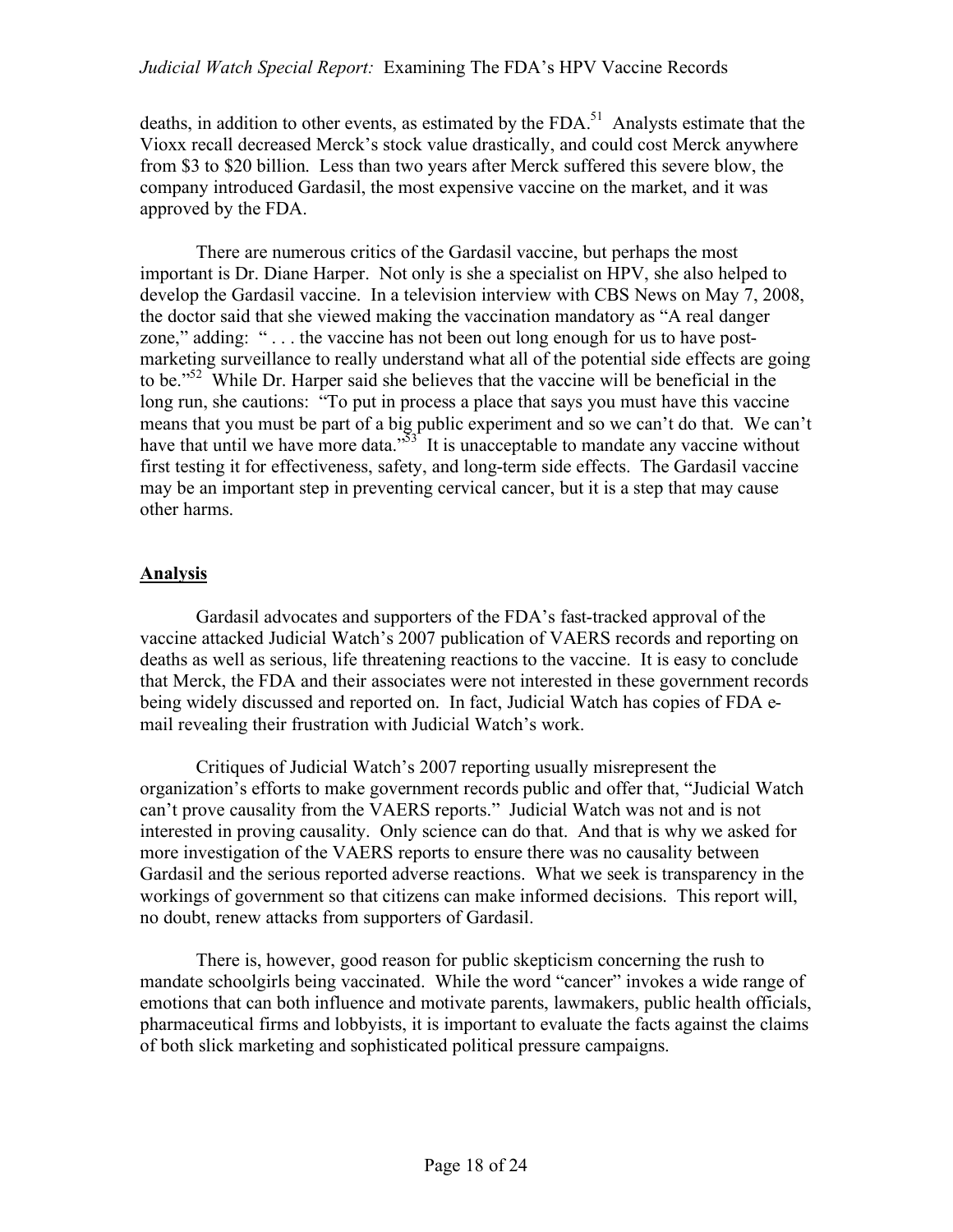#### *Judicial Watch Special Report:* Examining The FDA's HPV Vaccine Records

Canadian epidemiologist, Dr. Abby Lippman of McGill University, raised similar important concerns over HPV vaccinations in the August 28, 2007 edition of the *Canadian Medical Association Journal*. Dr. Lippman wrote: "A careful review of the literature, including that submitted by the manufacturer with its application for approval of Gardasil reveals a sufficient number of unanswered questions to lead us to conclude that a universal immunization program aimed at girls and women in Canada is, at this time, premature and could possibly have unintended negative consequences for individuals and for society as a whole."<sup>54</sup>

Women have been assured by experts and authorities before about the safety and efficacy of various medicines and procedures. Recent history is replete with horrific examples of misplaced public trust: Thalidomide; the Dalkon Shield; hormone replacement therapy; and diethylstilbestrol ("DES").

Gardasil advocates use a patronizing tone in critiquing the doctors, scientists, public policy groups, parents and young women that question the vaccine's governmentreported adverse events and side effects. Those harboring some skepticism about an enormous public health experiment being conducted on schoolgirls and young women are supposed to find consolation in assurances that the vaccine is being closely monitored. The same authorities offering the assurances ridicule VAERS reports as unreliable – cold consolation, indeed.

The top 10 causes of death of women in the United States are: 1) heart disease, 2) stroke, 3) lung cancer, 4) respiratory diseases, 5) Alzheimer's, 6) breast cancer, 7) diabetes, 8) various accidents, 9) flu/pneumonia, and 10) colon cancer.<sup>55</sup> As mentioned above, approximately 3,700 American women die of cervical cancer each year – a small fraction of the number of women who die from colon cancer  $(10<sup>th</sup>$  leading cause of death). The death from cancer of anyone is tragic, and work to prevent such deaths must continue to be pursued aggressively – especially in cases where early detection and treatment offer much hope. Despite these regrettable 3,700 deaths, when one examines the totality of the nation's health system, there is no epidemic or domestic public health crisis concerning either HPV infection or cervical cancer.

HPV infection and cervical cancer should not be conflated: cervical cancer will not develop in most women who are infected with even a high-risk strain of HPV.<sup>56</sup> Based on marketing and lobbying campaigns, as well as the majority of "health news" media reporting, it is unlikely that parents of pre-teens and young women are aware of these important distinctions.

#### **Conclusions**

Gardasil is such a new drug that it is impossible to say at this point how beneficial it may be. Most scientists, including Dr. Diane Harper, agree that booster shots will be needed, and guess that the original vaccine will be effective for at least five years. It is important to emphasize that regardless of how effective Gardasil is, it does not protect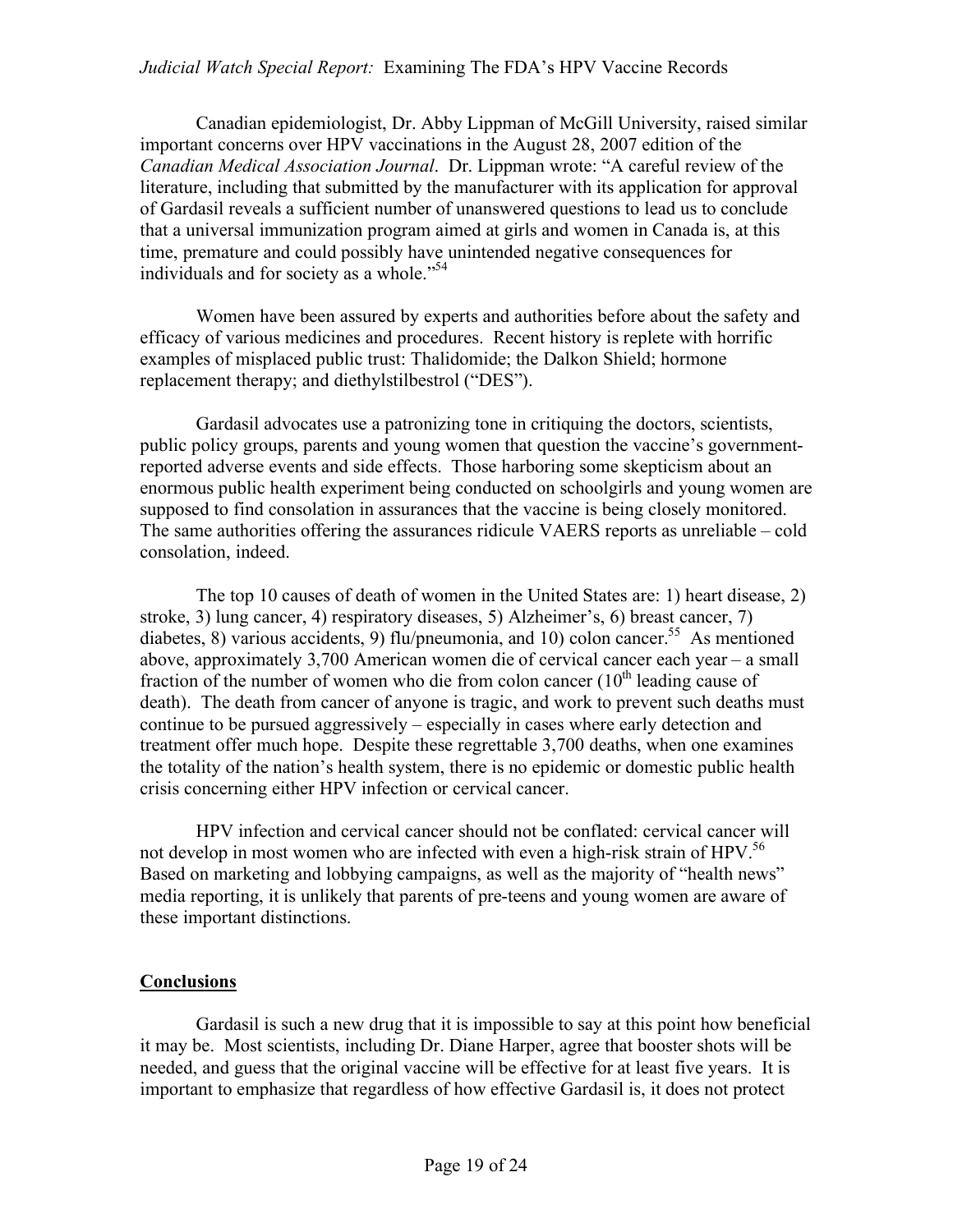against all HPV strains and it will never eliminate the need for regular testing and Pap screening.

Gardasil's safety for the general public is a serious concern. While no drug is ever completely risk-free, a careful analysis must be made as to whether the benefits are worth the costs. HPV, though potentially devastating, is quite often completely harmless. Most HPV infections, even ones caused by high-risk strains, go away on their own and never develop into cancer. Even when they do, in most cases it takes years for cancer to occur and it is easily preventable as long as the HPV infection is detected early.

Even without Gardasil, cervical cancer deaths have decreased drastically in the past several decades. The American Cancer Society estimates that deaths from cervical cancer declined 74% between 1955 and 1992, and that the rate continues to decrease by about 4% each year. Also, most cases occur in women in their forties.<sup>57</sup> With these statistics in mind, one might ask whether Gardasil vaccination is absolutely necessary, especially for children. At this point in time, we do not know if it will prevent cancer, or whether it will have unforeseen consequences. The American public must ask themselves if Gardasil is really worth the risk. Fast-tracking drugs and vaccines before their safety has been fully evaluated is unethical and dangerous, and until more tests have been completed on Gardasil no vaccination mandates should be established.

- Gardasil has not been tested thoroughly enough to know whether it will be safe or effective in the long term.
- Even if it shown that the Gardasil vaccine is effective, it is still unknown how long the vaccine lasts or if there will be a need for booster shots.
- Regardless of its potential to help prevent HPV and cancer, Gardasil should never be administered without a prescreening for HPV since it has the potential to make existing cases worsen.
- It is important that people remember that this vaccine will not eliminate the need for regular Pap screening. No vaccine is 100% effective, and Gardasil is designed to protect against only four strands of HPV.
- While Gardasil may be an important medical advance, it is unwise to compromise the health and safety of the American public, especially children, by mandating or marketing it before sufficient tests are concluded.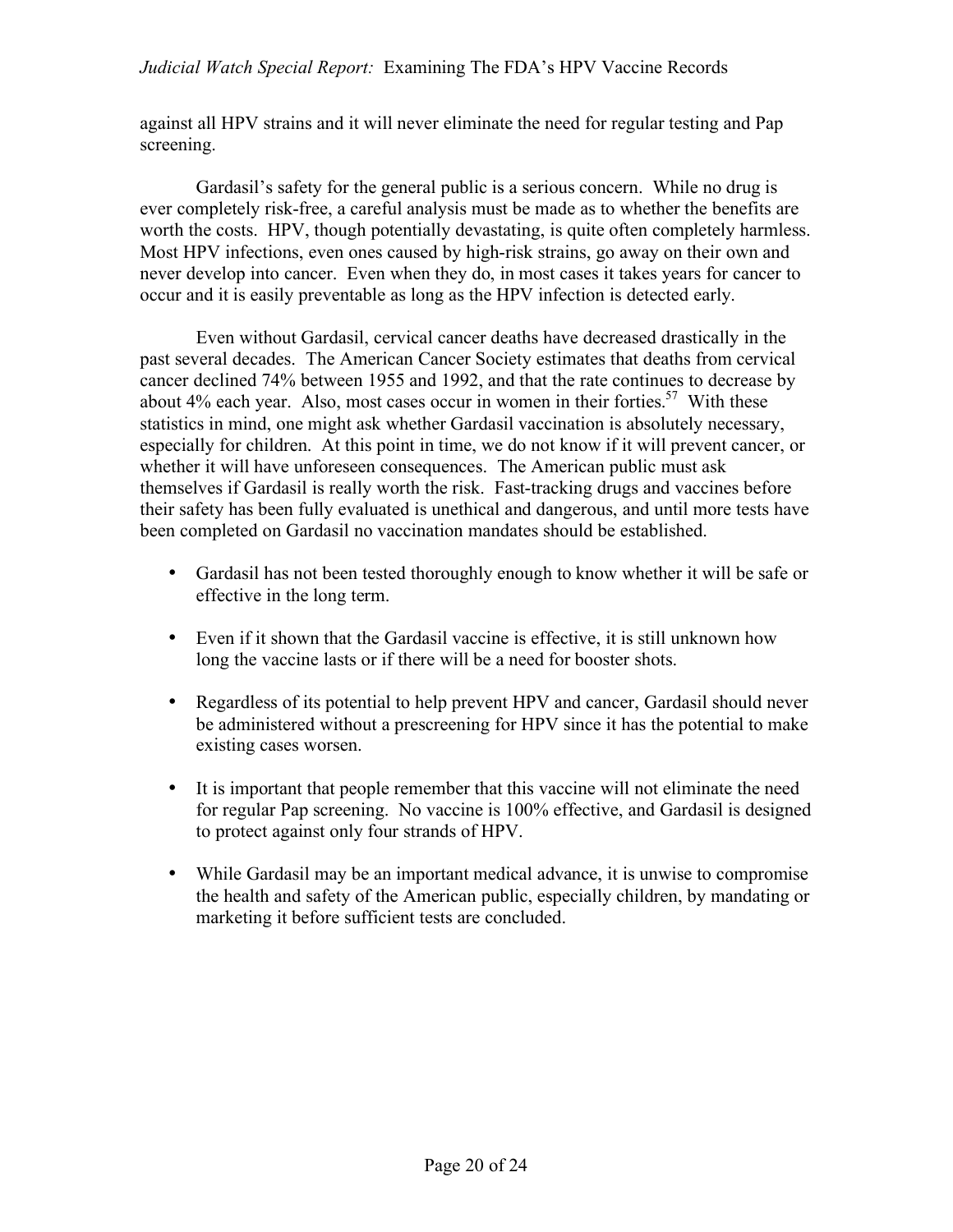## **Endnotes**

<sup>1</sup> See VAERS Report 282747-1 (D); Reporting on June 25, 2007, that a physician attending a conference who mentioned that additional two patients vaccinated with Gardasil subsequently died. Attempts reportedly being made to obtain additional information. VAERS reports available on the Internet at: <http://www.JudicialWatch.org/gardasil>.

 $2$  See Tab E, 003.

<sup>3</sup> National Conference of State Legislatures, "HPV Vaccine: State Legislation," Updated June 4, 2008, <http://www.ncsl.org/programs/health/HPVvaccine.htm>, Accessed June 12, 2008.

4 American Social Health Association, "HPV, Human Papillomavirus: What Women Should Know," <http://www.ashastd.org/learn/learn\_hpv\_women.cfm>, Accessed June 18, 2008.

<sup>5</sup> The Centers for Disease Control and Prevention, "Genital HPV Infection-CDC Fact Sheet," < http://www.cdc.gov/std/HPV/STDFact-HPV.htm >, Accessed June 18, 2008.

<sup>6</sup> *The New England Journal of Medicine*, "Quadrivalent Vaccine against Human Papillomavirus to Prevent High-Grade Cervical Lesions," Vol. 356, No. 19, May 10, 2007.

7 National Cancer Institute, "Human Papillomaviruses and Cancer," **<**  http://www.cancer.gov/ cancertopics/factsheet/Risk/HPV **>,** Accessed May 22, 2008**.**

<sup>8</sup> American Cancer Society, "What Are the Key Statistics About Cervical Cancer?", <http://www.cancer.org/docroot/CRI/content/CRI\_2\_4\_1X\_What\_are\_the\_key\_statistics  $\frac{1}{\pi}$  for\_cervical\_cancer\_8.asp?rnav=cri>, Accessed June 18, 2008.

<sup>9</sup> American Social Health Association, "HPV, Human Papillomavirus: What Women Should Know."

<sup>10</sup> Food and Drug Administration, "Product Approval Information-Licensing Action: Gardasil Questions and Answers," <http://www.fda.gov/CBE /products/ hpymer060806qa.htm>, accessed June 9, 2008.

<sup>11</sup> *The New England Journal of Medicine*, "Quadrivalent Vaccine against Human Papillomavirus to Prevent High-Grade Cervical Lesions."

<sup>12</sup> Dr. Jesse Goodman, quoted in *The New York Times*, "U.S. Approves Use of Vaccine" for Cervical Cancer," June 9, 2006.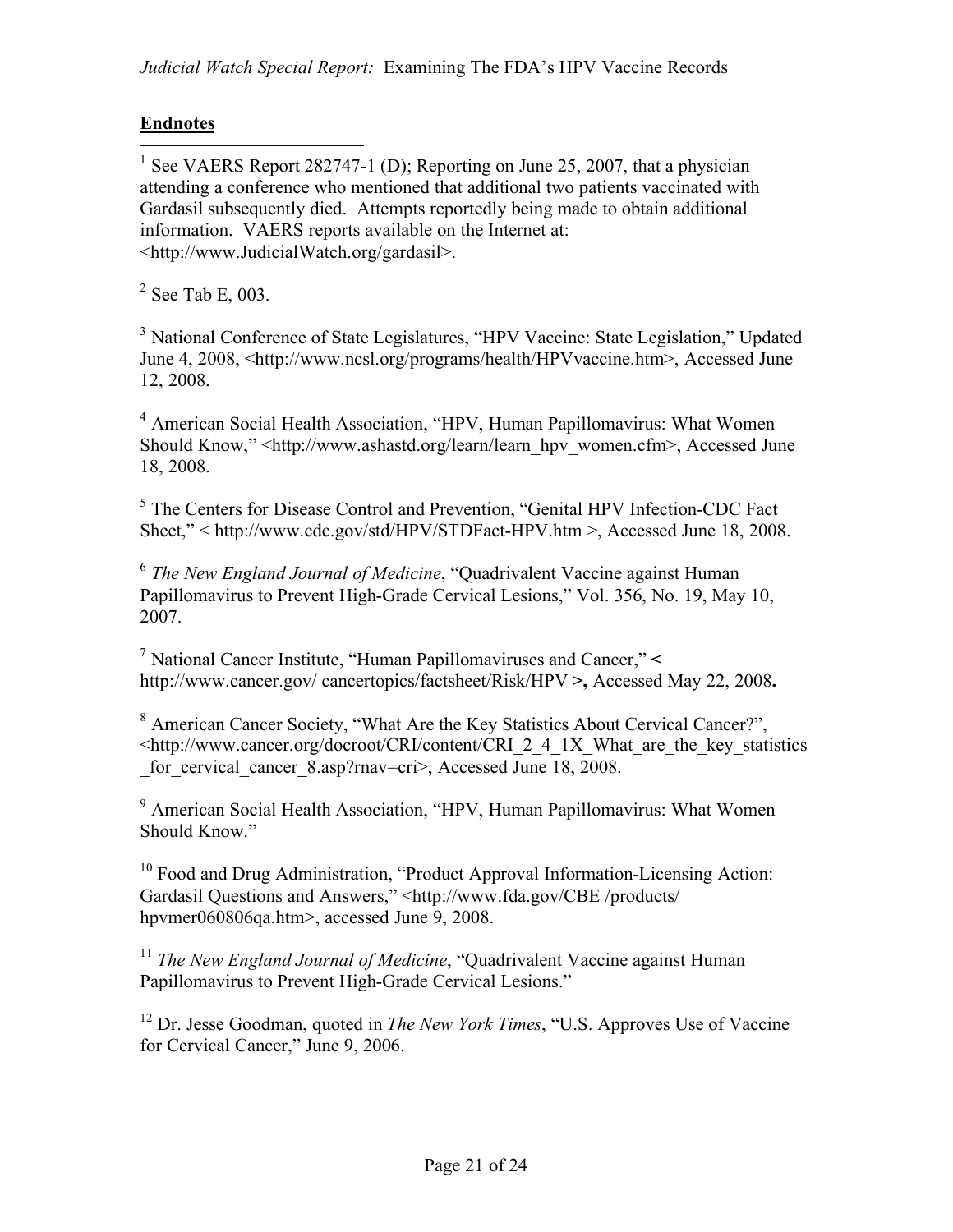13 See Tab A, Merck & Co., Inc., *GARDASIL Quadrivalent Human Papillomavirus (Types 6, 11, 16, 18) Recombinant Vaccine,* June 2006, 11.

<sup>14</sup> *The New England Journal of Medicine*, "Quadrivalent Vaccine against Human Papillomavirus to Prevent High-Grade Cervical Lesions."

<sup>15</sup> See Tab B, Food and Drug Administration, "VAERS Line List Report—Vaccine Type: HPV, HPV4," report ran on June 10, 2008.

 $16$  Ibid.

<sup>17</sup> FDA, "VRBPAC Background Document: Gardasil HPV Ouadrivalent Vaccine," May 18, 2006, < http://www.fda.gov/ohrms/dockets/ac/06/briefing/2006-4222B3.pdf >, Accessed June 26, 2008.

<sup>18</sup> *Reuters*, "Merck's Gardasil Not Cleared for Older Women," June 25, 2006, <http://uk.reuters.com/article/healthNews/idUKWNAS917720080626?pageNumber=2& virtualBrandChannel=0&sp=true>, Accessed June 26, 2008.

 $19$  Ibid.

 $20$  See Tab A.

 $21$  Ibid. 12

<sup>23</sup> National Vaccine Information Center, "Merck's Gardasil Vaccine Not Proven Safe for Little Girls," June 27, 2006, <http://909shot.com/PRESSRELEASES/pr62706gardasil.htm>, Accessed June 24, 2008.

<sup>24</sup> See Tab C, Dr. Patrick Brill-Edwards and Dr. Eliav Barr, "Food and Drug Administration Center for Biologics Evaluation and Research, Vaccines and Related Biological Products Advisory Committee: Meeting," May 18, 2006, 13.

<sup>24</sup> See Tab C, Dr. Patrick Brill-Edwards and Dr. Eliav Barr, "Food and Drug Administration Center for Biologics Evaluation and Research, Vaccines and Related Biological Products Advisory Committee: Meeting," May 18, 2006, 13.

 $25$  See Tab A, 8.

 $26$  See Tab C, 12.

 $27$  Ibid, 12.

 $28$  See Tab A, 9.

29 See Tab B, VAERS ID 290582-1.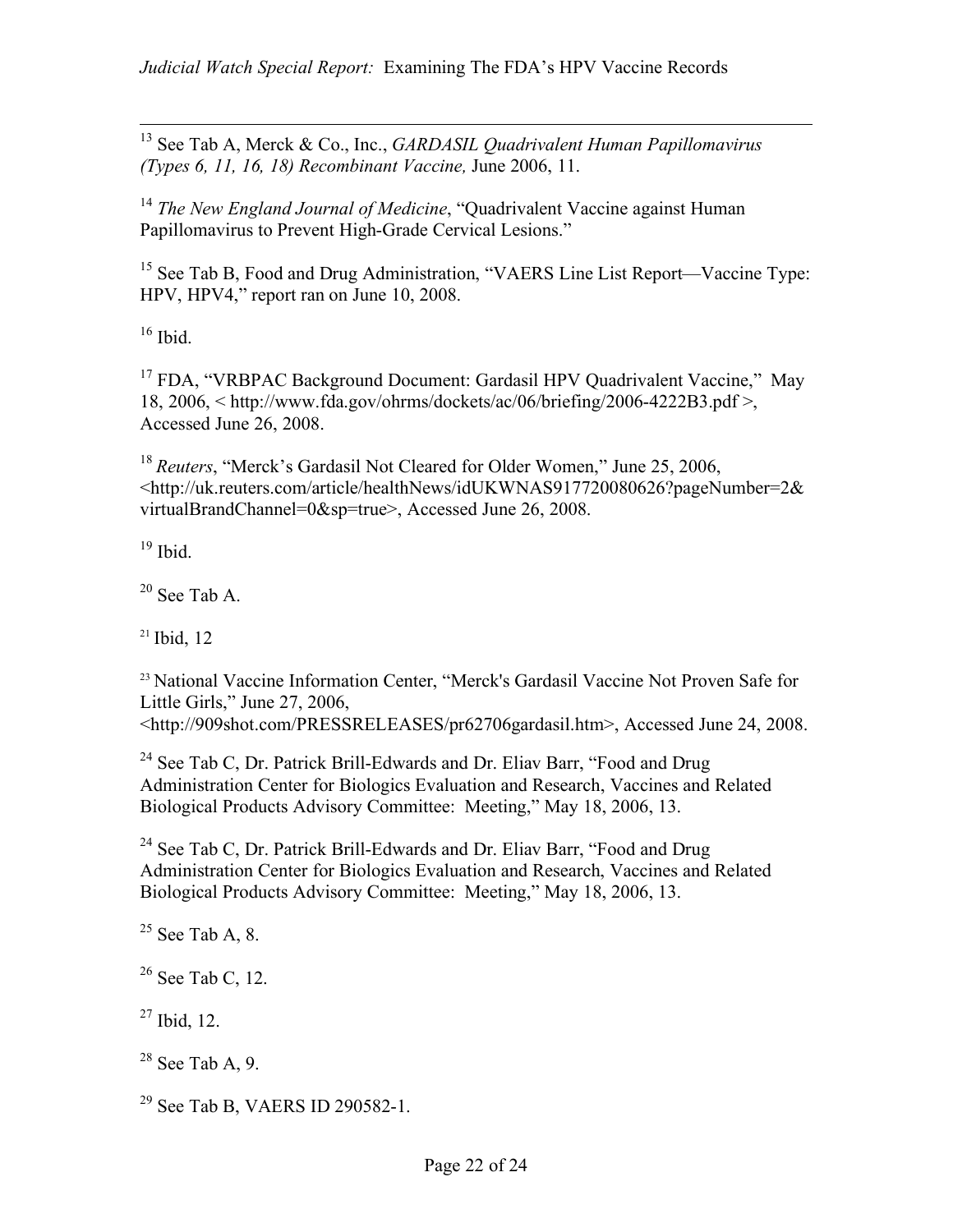$30$  See Tab B.

 $\overline{a}$ 

 $31$  See Tab A, 9 – 10.

 $32$  See Tab A,  $8 - 9$ .

 $33$  Ibid 9

 $34$  See Tab C, 7.

 $35$  Merck & Co., Inc., "Important Information About Gardasil" <http://www.gardasil.com/#important-information>, Accessed May 21, 2008.

<sup>36</sup> *The New York Times*, "U.S. Approves Use of Vaccine for Cervical Cancer," June 9, 2006.

<sup>37</sup> *The New York Times*, "Panel Unanimously Recommends Cervical Cancer Vaccine for Girls 11 and Up," June 30, 2006,

 $\langle \text{http://www.nytimes.com/2006/06/30/health/30vaccine.html?} \rangle$ , Accessed June 27, 2008.

 $38$  Ibid.

<sup>39</sup> *The New York Times*, "Rising Costs Make Doctors Balk at Giving Vaccines," March 24, 2007, <http://query.nytimes.com/gst/fullpage.html? >, Accessed June 27, 2008.

 $40$  Ibid.

<sup>41</sup> See Tab D, Merck & Co., Inc., GARDASIL Human Papillomavirus (Types 6, 11, 16, 18) Recombinant Vaccine STN 125126, April 19, 2006, 11.

 $42$  Calculations based on estimated population numbers found in the Center for Disease Control's "National Vital Statistics Report," December 5, 2007.

43 Dr. Diane Harper quoted in *Fort Wayne Daily News*, "Researcher Blasts HPV Marketing," March 14, 2007,

 $\leq$ http://www.kpcnews.com/articles/2007/03/14/online\_features/hpv\_vaccine/hpv01.txt> Accessed June 12, 2008.

<sup>44</sup> Merck & Co., Inc., "Important Information About Gardasil" <http://www.gardasil.com/#important-information>, accessed May 21, 2008.

45 Food and Drug Administration, "Gardasil Questions and Answers," <http://www.fda.gov/ CBER/ products/hpvmer060806qa.htm>, accessed 11 June 2008.